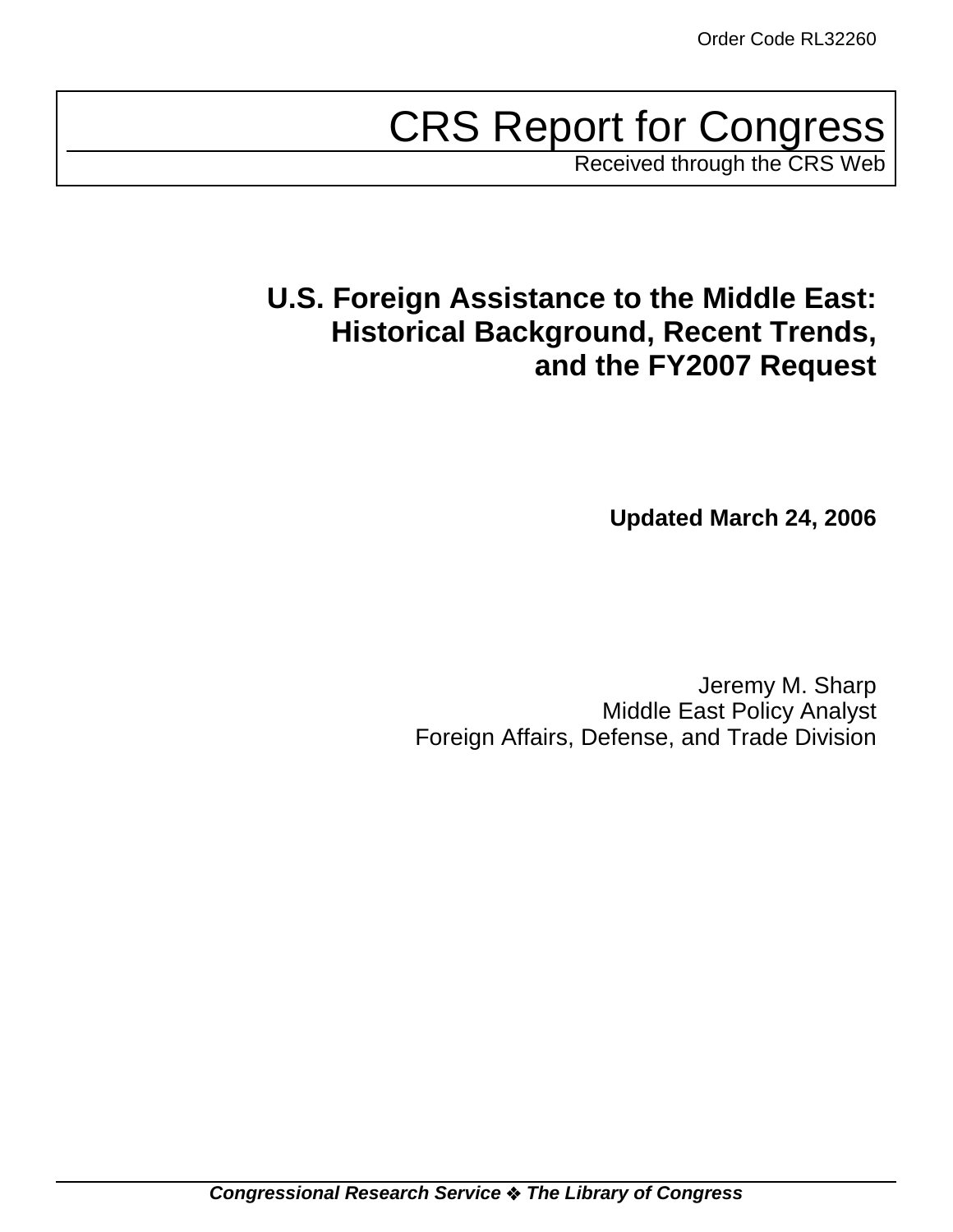### U.S. Foreign Assistance to the Middle East: Historical Background, Recent Trends, and the FY2006 Request

#### **Summary**

This report is an overview of U.S. foreign assistance to the Middle East from FY2002 to FY2006, and of the FY2007 budget request. It includes a brief history of aid to the region, a review of foreign aid levels, a description of selected country programs, and an analysis of current foreign aid issues. It will be updated periodically to reflect recent developments. For foreign aid terminology and acronyms, please see the glossary appended to this report.

Congress both authorizes and appropriates foreign assistance and conducts oversight of executive agencies' management of aid programs. As a region, the Middle East is the largest annual recipient of U.S. economic and military aid. With Iraq in need of long-term reconstruction assistance, many analysts expect Iraq to become a regular recipient of U.S. foreign aid.

For policymakers, foreign assistance plays a key role in advancing U.S. foreign policy goals in the Middle East. The United States has a number of interests in the region, ranging from support for the state of Israel and Israel's peaceful relations with its Arab neighbors, to the protection of vital petroleum supplies and the fight against international terrorism. U.S. assistance helps to maintain the 1979 Camp David peace accords between Israel and Egypt and the continued stability of the Kingdom of Jordan, which signed its own peace treaty with Israel in 1994. U.S. funding also works to improve Palestinian civil society, and aid officials have worked to ensure that U.S. aid to the West Bank and Gaza Strip is not diverted to terrorist groups. Since the attacks of September 11, 2001, the United States has established new region-wide aid programs to promote democracy and encourage socio-economic reform in order to undercut the forces of radicalism in some Arab countries. According to the 9/11 Commission Report, "A comprehensive U.S. strategy to counter terrorism should include economic policies that encourage development, more open societies, and opportunities for people to improve the lives of their families and to enhance prospects for their children's future."

U.S. aid policy has gradually evolved from a focus on preventing Soviet influence from gaining a foothold in the region and from maintaining a neutral stance in the Arab-Israeli conflict, to strengthening Israel's military and economy and using foreign aid as an incentive to foster peace agreements between countries in the region. When adjusted for inflation, annual U.S. assistance to the Middle East in the decades following World War II was only a small fraction of current aid flows. However, beginning in the early 1970s, the United States dramatically increased its foreign assistance to the Middle East. After the U.S. withdrawal from South Vietnam, the Middle East as a whole began to receive more U.S. foreign aid than any other region of the world, a trend that has continued to today.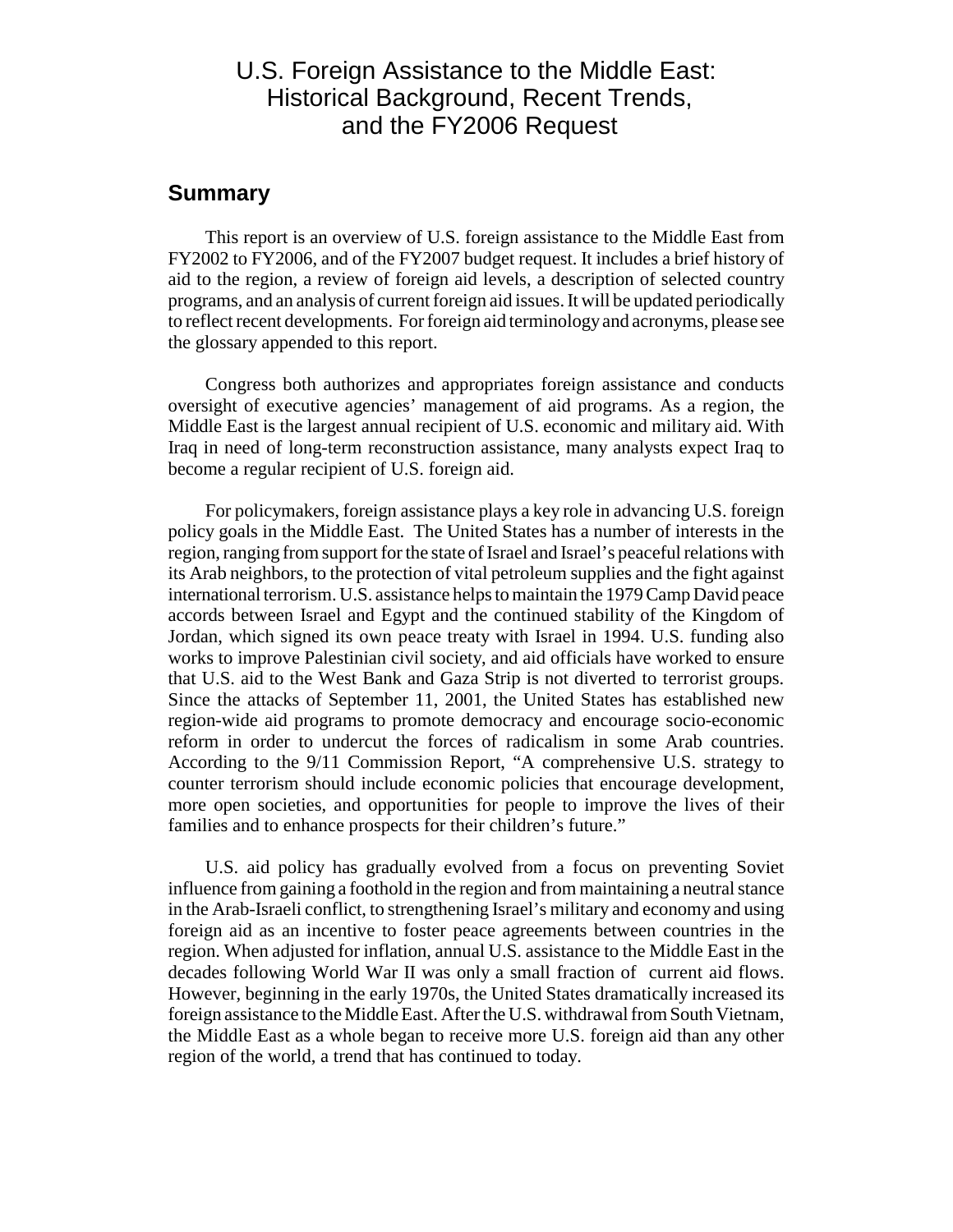### **Contents**

| The FY2005 Supplemental Appropriations Act (P.L. 109-13)  16      |  |
|-------------------------------------------------------------------|--|
|                                                                   |  |
|                                                                   |  |
|                                                                   |  |
|                                                                   |  |
|                                                                   |  |
| Foreign Aid and a Hamas-Controlled Palestinian Authority 20       |  |
|                                                                   |  |
| Use of Presidential Waiver for FY2005 Supplemental Funds 21       |  |
|                                                                   |  |
| The Response to 9/11: U.S. Assistance to Promote Development,     |  |
|                                                                   |  |
|                                                                   |  |
| Legislative Response to the 9/11 Commission Recommendations 23    |  |
| The Broader Middle East and North Africa Initiative  23           |  |
|                                                                   |  |
|                                                                   |  |
|                                                                   |  |
| Legislative Proposals and Congressional Action on Aid to Egypt 26 |  |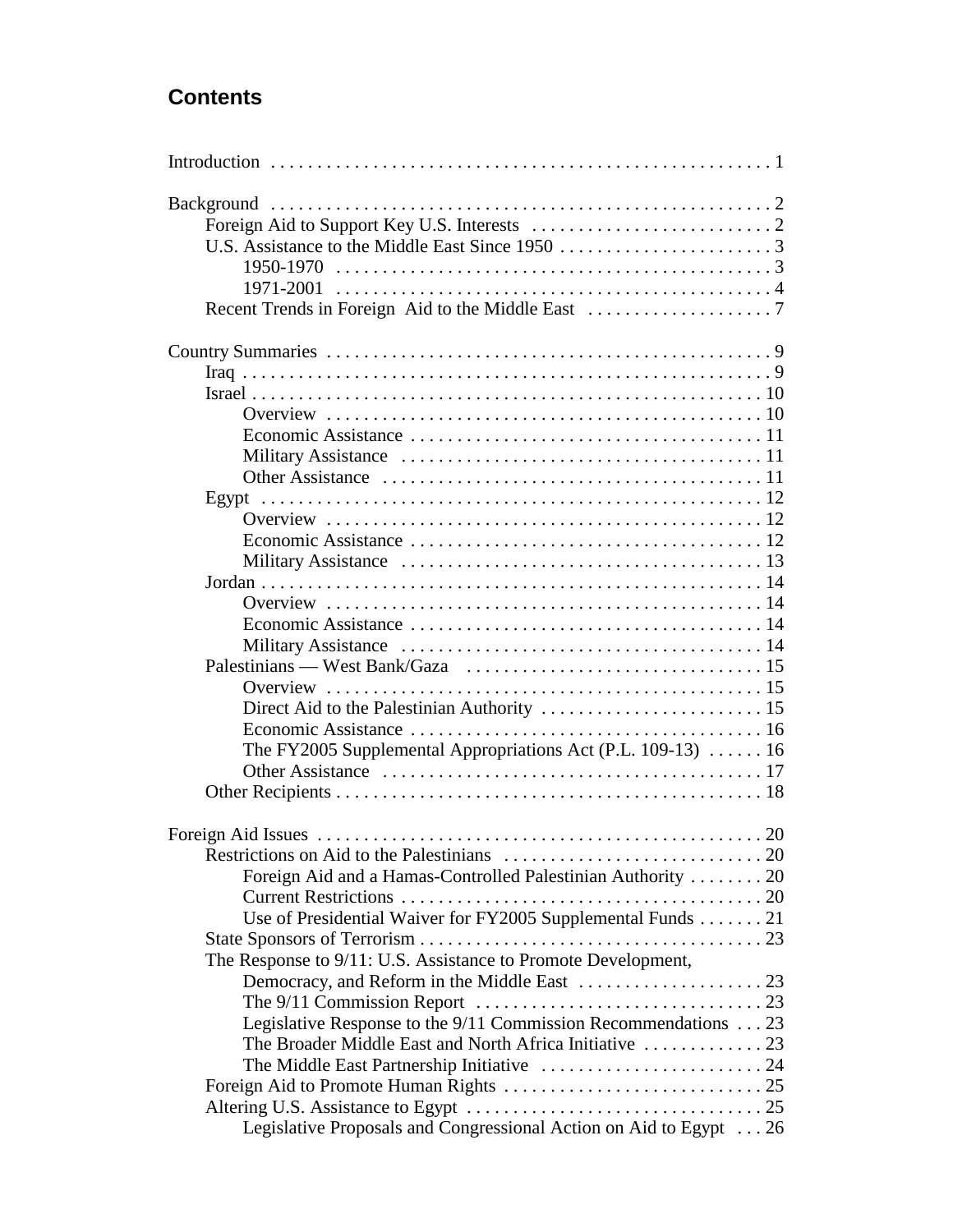|--|--|--|

### **List of Tables**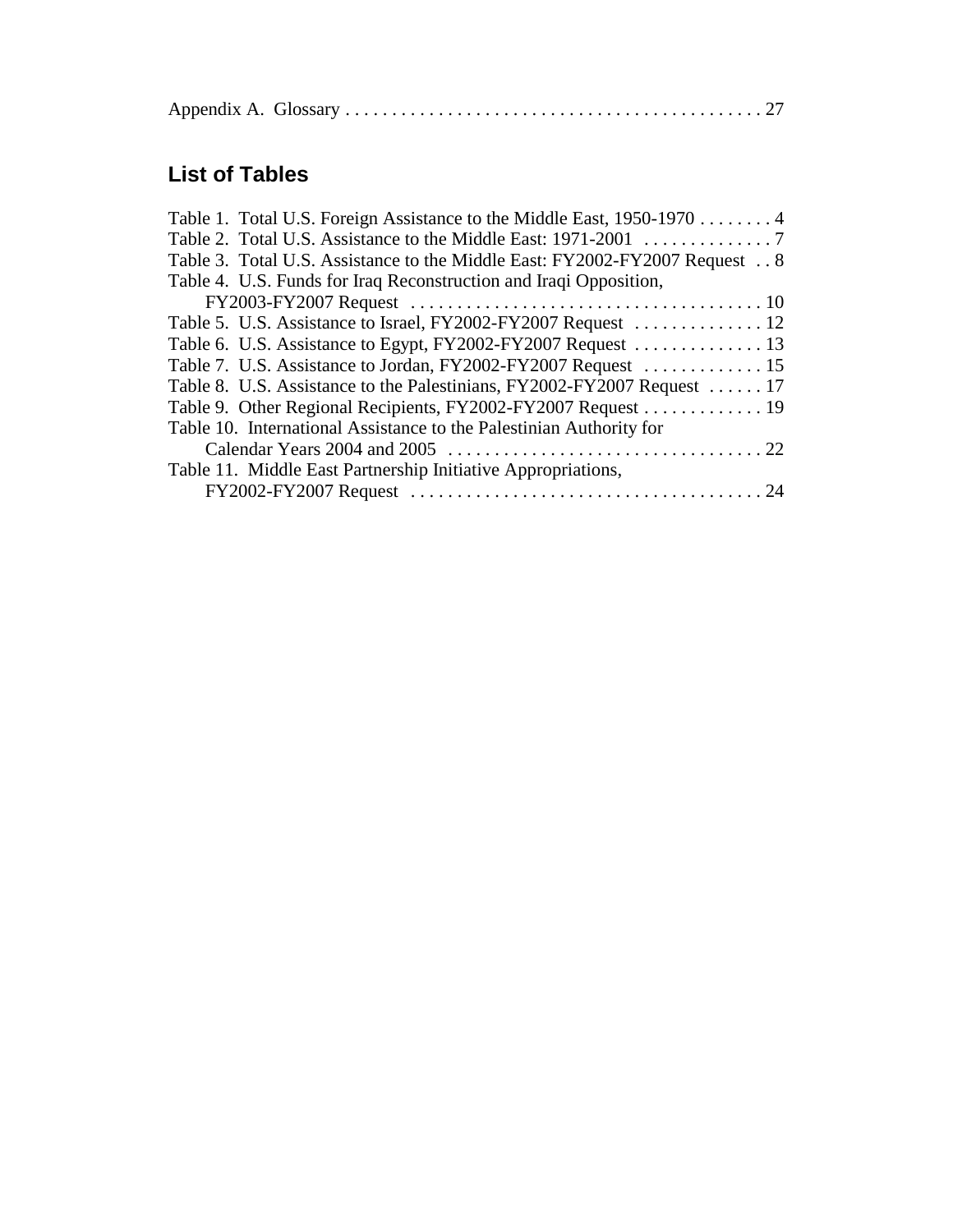## U.S. Foreign Assistance to the Middle East: Historical Background, Recent Trends, and the FY2006 Request

### **Introduction**

This report is an overview of U.S. foreign assistance to the Middle East from FY2002 through the FY2007 budget request.<sup>1</sup> It includes a brief historical review of foreign aid levels, a description of specific country programs, and an analysis of current foreign aid issues.<sup>2</sup> Congress both authorizes and appropriates foreign assistance and conducts oversight on executive agencies' management of aid programs. As the largest regional recipient of U.S. economic and military aid, the Middle East is perennially a major focus of interest as Congress exercises these responsibilities.

In the Middle East, the United States has a number of strategic interests, ranging from support for the state of Israel and Israel's peaceful relations with its Arab neighbors, to the protection of vital petroleum supplies and the fight against international terrorism. U.S. assistance was provided to support the 1979 Camp David peace accords between Israel and Egypt and the continued stability of the Kingdom of Jordan, which signed its own peace treaty with Israel in 1994. U.S. funding also attempts to improve Palestinian civil society, and aid officials have worked to ensure that U.S. aid to the West Bank and Gaza Strip is not diverted to terrorist groups. Since the attacks of September 11, 2001, the United States has established new region-wide aid programs that promote democracy and encourage socio-economic reform in an attempt to undercut the forces of radicalism in some Arab countries.

For readers seeking a general overview of U.S. foreign assistance, see CRS Report 98-916, *Foreign Aid: An Introductory Overview of U.S. Programs and Policy*, by Larry Nowels and Curt Tarnoff. For information on the FY2006 Foreign Operations Bill, see CRS Report RL32919, *Foreign Operations (House), State, Foreign Operations, and Related Programs (Senate): FY2006 Appropriations*, by Larry Nowels and Susan B. Epstein.

<sup>&</sup>lt;sup>1</sup> For the purposes of this report, the Middle East region, or Near East, is defined as an area stretching from Morocco in the west to the Persian Gulf in the east, but not including Turkey.

<sup>&</sup>lt;sup>2</sup> For assistance with foreign aid terminology and acronyms, please see the glossary appended to this report.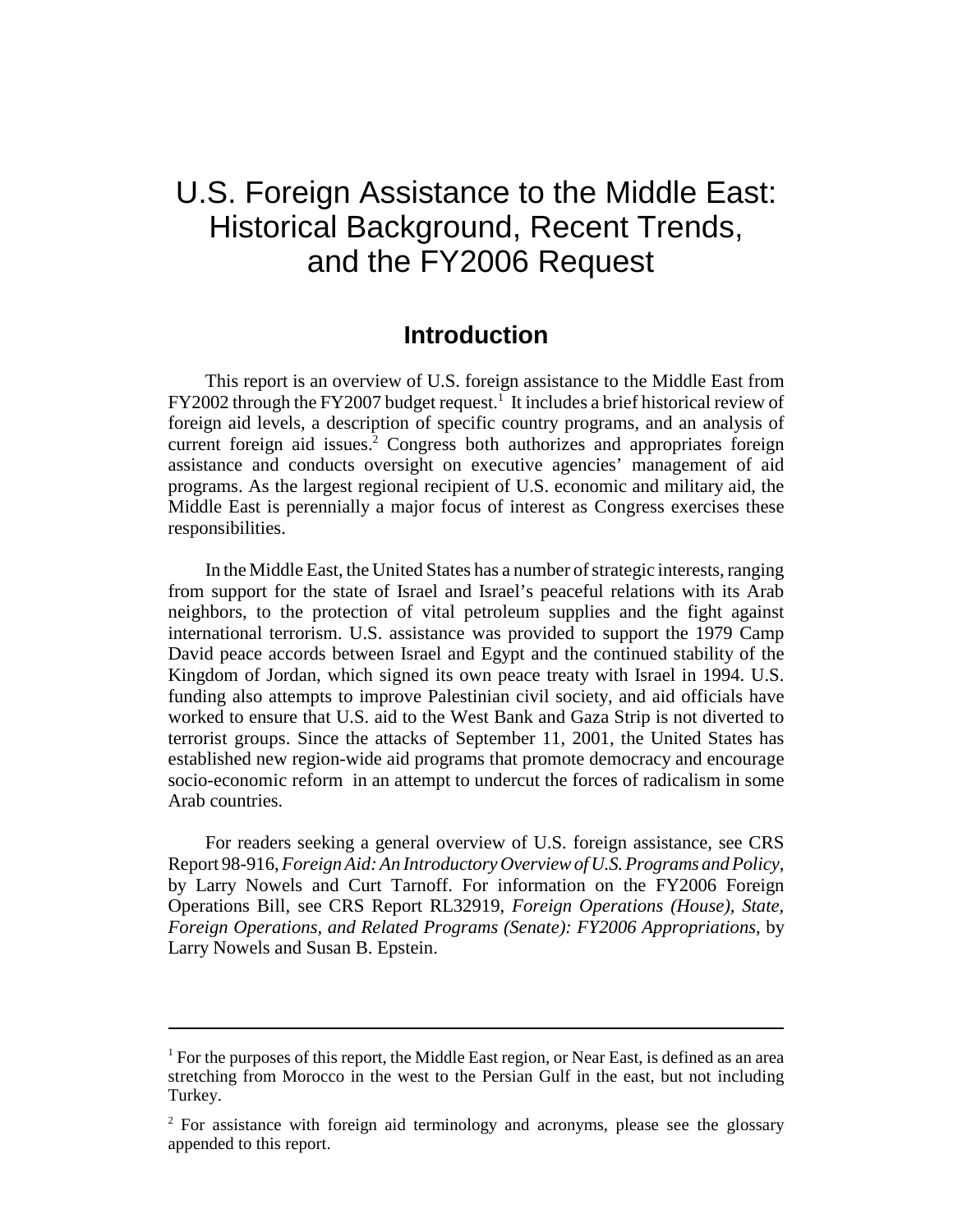### **Background**

### **Foreign Aid to Support Key U.S. Interests**

Despite changing geopolitical conditions, U.S. foreign aid to the Middle East has historically been a function of U.S. national security interests in the region. The United States has pursued a foreign policy that seeks stability in a region with abundant energy reserves but volatile interstate relationships. Policymakers have often employed foreign aid to achieve this objective. Foreign aid has been used as leverage to encourage peace between Israel and her Arab neighbors, while strengthening bilateral relationships between the United States and Israel and between the United States and moderate Arab governments. Foreign aid has worked to cement close military cooperation between the United States and governments in the region, discouraging local states from engaging in uncontrollable arms races. Economic aid also has had an underlying strategic rationale, as U.S. funds have been employed to promote development in an attempt to undercut radicalism in partner countries.

The degree to which foreign assistance has contributed to the achievement of U.S. objectives in the Middle East is difficult to measure, but the consensus among most analysts seems to be that U.S. economic and security aid has contributed significantly to Israel's security, Egypt's stability, and Jordan's friendship with the United States. The promise of U.S. assistance to Israel and Egypt during peace negotiations in the late 1970s enabled both countries to take the risks needed for peace, and may have helped convince both countries that the United States was committed to supporting their peace efforts. Excluding Iraq, Israel and Egypt are the largest two recipients of U.S. aid respectively.

There is debate over using foreign aid more aggressively to pursue various objectives in the Middle East. Some critics of U.S. policy would like to see additional conditions placed on U.S. aid to Egypt, for example, to achieve greater respect for democracy and human rights in that country. Others favor using the aid program more assertively as leverage to restart the Middle East peace process. Some might urge that aid should be conditioned on demonstrable progress in extending full political and economic rights to women. Others, however, assert that the overt use of aid — or the threat of aid reductions — to promote democracy and reform in the Middle East region could lead to a backlash against the United States. The debate over promoting democracy in the Middle East remains vigorous.

Critics of U.S. aid policy, particularly some in the Middle East, have argued that U.S. foreign aid exacerbates tensions in the region. Many Arab commentators insist that U.S. assistance to Israel indirectly causes suffering to Palestinians by supporting Israeli arms purchases. Another common argument asserts that U.S. foreign aid bolsters autocratic regimes with similar strategic interests to the United States. Some observers have called U.S. aid policy "contradictory," accusing the United States of bolstering its ties with autocratic regimes through military assistance, while advocating liberalization in the region with less funds dedicated to reform and development aid. As noted above, however, other analysts believe aid has helped protect Israel's security and stabilize the region.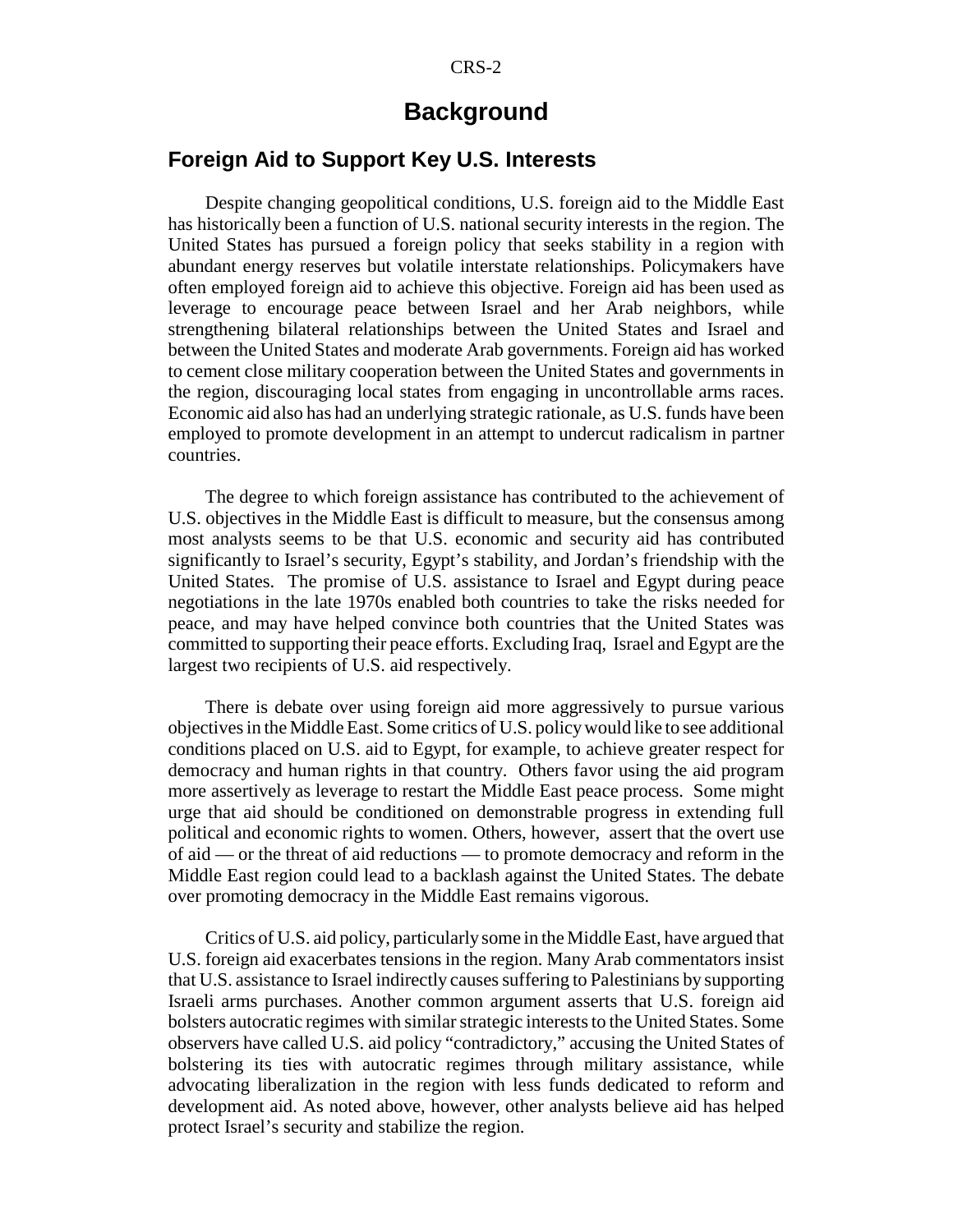#### **U.S. Assistance to the Middle East Since 1950**

**1950-1970.** Even when adjusted for inflation, annual U.S. assistance to the Middle East in the decades following World War II was only a small fraction of current aid flows to the region. Under vastly different geopolitical circumstances, U.S. policy was geared toward supporting the development of oil-producing countries, maintaining a neutral stance in the Arab-Israeli conflict while supporting Israel's security, and preventing Soviet influence from gaining a foothold in Iran and Turkey. U.S. policymakers used foreign aid in the 1950s and 1960s to support these objectives.

U.S. aid to Israel was far less in the 1950s and 1960s than in later years.<sup>3</sup> Although the United States provided moderate amounts of economic aid (mostly loans) to Israel, at the time, Israel's main patron was France, which supported Israel by providing it with advanced military equipment and technology.<sup>4</sup> In 1962, Israel purchased its first advanced weapons system from the United States (Hawk antiaircraft missiles).<sup>5</sup> In 1968, a year after Israel's victory in the Six Day War, the Johnson Administration, with strong support from Congress, approved the sale of Phantom fighters to Israel, establishing the precedent for U.S. support for Israel's qualitative military edge over its neighbors.<sup>6</sup>

Between 1950 and 1967, the United States courted Egypt using foreign aid as a bargaining chip. Cold War competition for Egypt was fierce during this time period, as Egypt received a steady stream of surplus U.S. wheat shipments under the Food for Peace Program (P.L.480). Despite these measures, offers of additional economic aid failed to convince Egypt to abandon a parallel relationship with the Soviet Union, as Egypt pursued a strict Arab nationalist and neutral policy that shunned close alliances with Western powers and cooperation and peace with Israel. Internationally, after 1955, Egypt obtained military aid mainly from the Soviet Union.

Beginning in 1965, foreign assistance levels to the region began to decline considerably, culminating in an almost 80% drop in economic aid to the Middle East by 1970. A host of factors, most notably the June 1967 War and the rising cost of the war in Vietnam, led Congress to cut funding for a number of countries. Egypt, which had already seen its annual aid reduced, lost food aid entirely after it severed relations with the United States during the 1967 War. Jordan and other Arab states also saw their aid reduced. By 1970, annual appropriations to Iran were close to being phased

<sup>&</sup>lt;sup>3</sup> In 1948, President Harry Truman, who sympathized with the plight of Israel in its early days, placed an arms embargo on Israel and her Arab neighbors in order to keep the United States neutral in the ongoing Arab-Israeli conflict.

<sup>&</sup>lt;sup>4</sup> France supplied Israel with military equipment mainly to counter Egyptian power in the region. In the 1950s and early 1960s, Egypt antagonized France by providing arms and training to Algerian fighters in Algeria's war for independence against France.

<sup>5</sup> "America's Staunchest Mideast Ally," *Christian Science Monitor*, August 21, 2003.

<sup>6</sup> Section 651 of P.L. 90-554, *The 1968 Foreign Assistance Act*, expresses the sense of Congress to see the United States negotiate the sale of supersonic aircraft to Israel.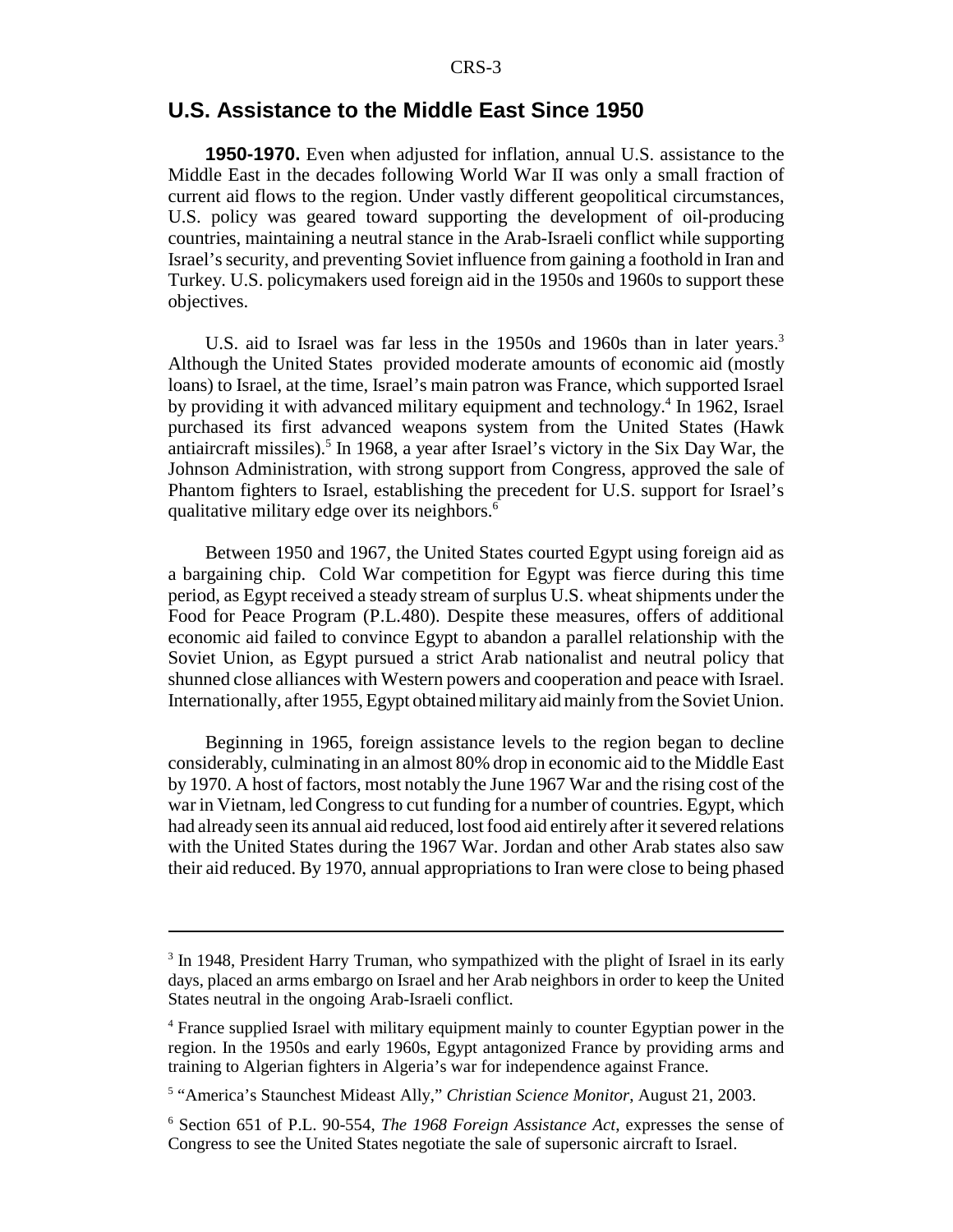out, as many policymakers considered Iran to be a middle-income state that was economically self-sufficient.

#### **Table 1. Total U.S. Foreign Assistance to the Middle East, 1950-1970**

| <b>Country/Region</b>                                                 | <b>Economic</b> | <b>Military</b> | <b>Total</b> |
|-----------------------------------------------------------------------|-----------------|-----------------|--------------|
| <b>Iran</b>                                                           | \$750.9         | \$1,396.7       | \$2,147.6    |
| Israel                                                                | \$986.0         | \$277.3         | \$1,263.3    |
| Egypt                                                                 | \$884.1         | 0.0             | \$884.1      |
| Jordan                                                                | \$601.0         | \$95.0          | \$696.0      |
| Libya                                                                 | \$220.6         | \$17.4          | \$238.0      |
| Lebanon                                                               | \$111.0         | \$9.6           | \$120.6      |
| Iraq                                                                  | \$45.2          | \$50.0          | \$95.2       |
| <b>Total Near East</b><br>(including other)<br>recipients not listed) | \$5,610.4       | \$2,244.4       | \$7,854.8    |

(Loans & Grants; Current Year \$ in millions)

**1971-2001.** The decade of the 1970s witnessed a dramatic increase in U.S. foreign assistance to the Middle East. After the U.S. withdrawal from South Vietnam, the Middle East as a whole began to receive more U.S. foreign aid than any other region of the world, a trend that has continued to today. U.S. foreign aid programs became more comprehensive in nature driven by large assistance packages to Israel and later to Egypt and other Arab governments.

Large-scale U.S. assistance for Israel increased considerably after a series of Arab-Israeli wars created a sense among many Americans that Israel was continually under siege.<sup>7</sup> Consequently, Congress, supported by broad U.S. public opinion, committed to strengthening Israel's military and economy through large increases in foreign aid. In 1971, the United States provided Israel with military loans of \$545 million, up from \$30 million in 1970. Also in 1971, Congress first designated a specific amount of aid for Israel (an "earmark"). Economic assistance changed from project aid, such as support for agricultural development work, to the Commodity Import Program (CIP) for the purchase of U.S. goods.<sup>8</sup> In effect, the United States stepped in to fill the role that France had relinquished after French President Charles

**Source:** U.S. Agency for International Development (USAID), Overseas Loans and Grants, *Obligations and Loan Authorizations July 1, 1945 - September 30, 2001.* The report is commonly known at USAID as "The Greenbook."

<sup>&</sup>lt;sup>7</sup> Between 1967 and 1973, Israel and its Arab neighbors fought the June 1967 War, the ensuing War of Attrition (1969), and the October 1973 War. Israel also was engaged in continual low level guerrilla warfare with the Palestinian Liberation Organization and other guerilla groups, which had bases in Jordan and later in Lebanon. The 1974 emergency aid for Israel, following the 1973 war, included the first U.S. military grant aid.

<sup>&</sup>lt;sup>8</sup> The Commodity Import Program for Israel ended in 1979 and was replaced with direct, unconditional cash transfers.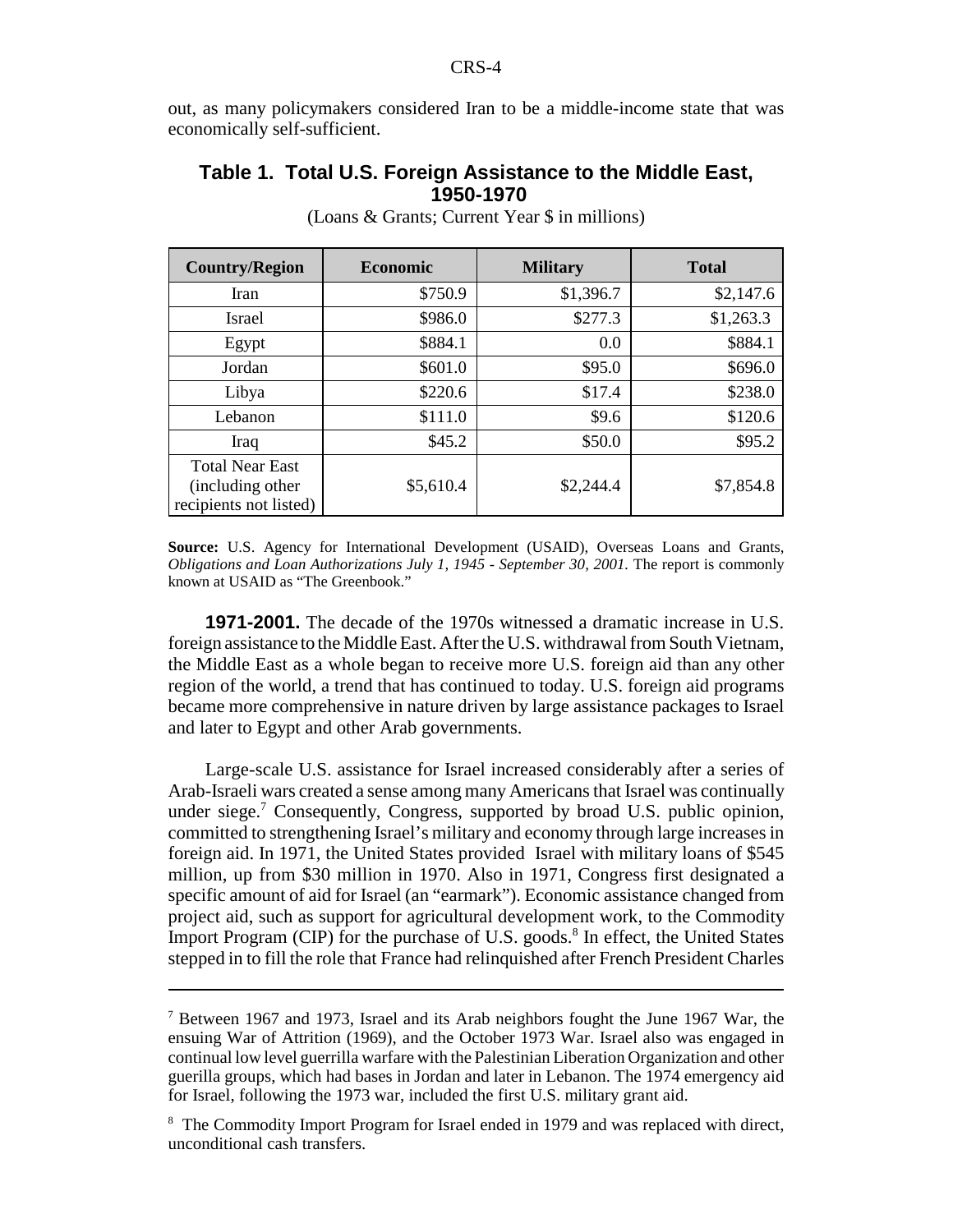De Gaulle refused to supply Israel with military hardware to protest its preemptive launch of the June 1967 War. Israel became the largest recipient of U.S. foreign assistance in 1976. From 1971 to the present, U.S. aid to Israel has averaged over \$2 billion per year, two-thirds of which has been military assistance.

Just as Israel's long-standing relationship with the United States was in its incipient stages, Egypt, its economy in desperate need of investment and capital after two wars, began to look to the United States to help stimulate economic growth. Egypt's new leader, Anwar Sadat, who had been eager to rid Egypt of excessive Soviet influence and embark on a program of economic liberalization, improved U.S.-Egyptian relations in the mid 1970s, leading to a resumption in economic aid in 1975, and the signing of two disengagement agreements with Israel concerning the Sinai desert. To a lesser extent, the United States significantly increased its economic and military aid to Jordan after the 1970-1971 civil war, in which the Jordanian Armed Forces expelled Palestinian guerrillas from Jordan where they had seriously threatened stability.

The 1979 Camp David Peace Treaty between Israel and Egypt ushered in the current era of U.S. financial support for peace between Israel and her Arab neighbors. In exchange for a complete cessation of hostilities and Israel's return of the Sinai Peninsula, the United States provided a total of \$7.3 billion to both parties in 1979. The "Special International Security Assistance Act of 1979" (P.L. 96-35) provided both military and economic grants to Israel and Egypt at a ratio of 3 to 2, respectively.<sup>9</sup> From the Egyptian standpoint, U.S. funds helped to subsidize its defense budget and upgrade its aging Soviet hardware. Egypt became the second largest recipient of U.S. aid after 1979.

Since the Camp David Accords, U.S. assistance levels have remained relatively consistent, and the United States has continued to support the peace process and the strengthening of Israel. Israel and Egypt have been the top two regional recipients of U.S. aid for more than two decades, while Jordan became a leading recipient in the 1990s. Notable events involving significant transfers of U.S. aid since the 1979 Camp David Accords include the following.

- In 1985, Congress approved a \$2.25 billion supplemental funding package for Israel, Egypt, and Jordan to help stabilize their deteriorating economies.
- In 1991, Egyptian support for the U.S.-led international coalition against Iraq's invasion of Kuwait led Congress to authorize the cancellation of Egypt's \$6.7 billion military debt. Congress also provided Israel \$650 million in emergency ESF grants to pay for damage and other costs from the war. In addition, Israel was given Patriot missiles during the Persian Gulf war. Aid to Jordan was

<sup>&</sup>lt;sup>9</sup> This ratio is not found in the text of the 1978 and 1979 Camp David agreements. U.S. officials have not officially recognized the ratio. The Egyptian government claims that a 3 to 2 ratio between Israel and Egypt was established during the negotiations.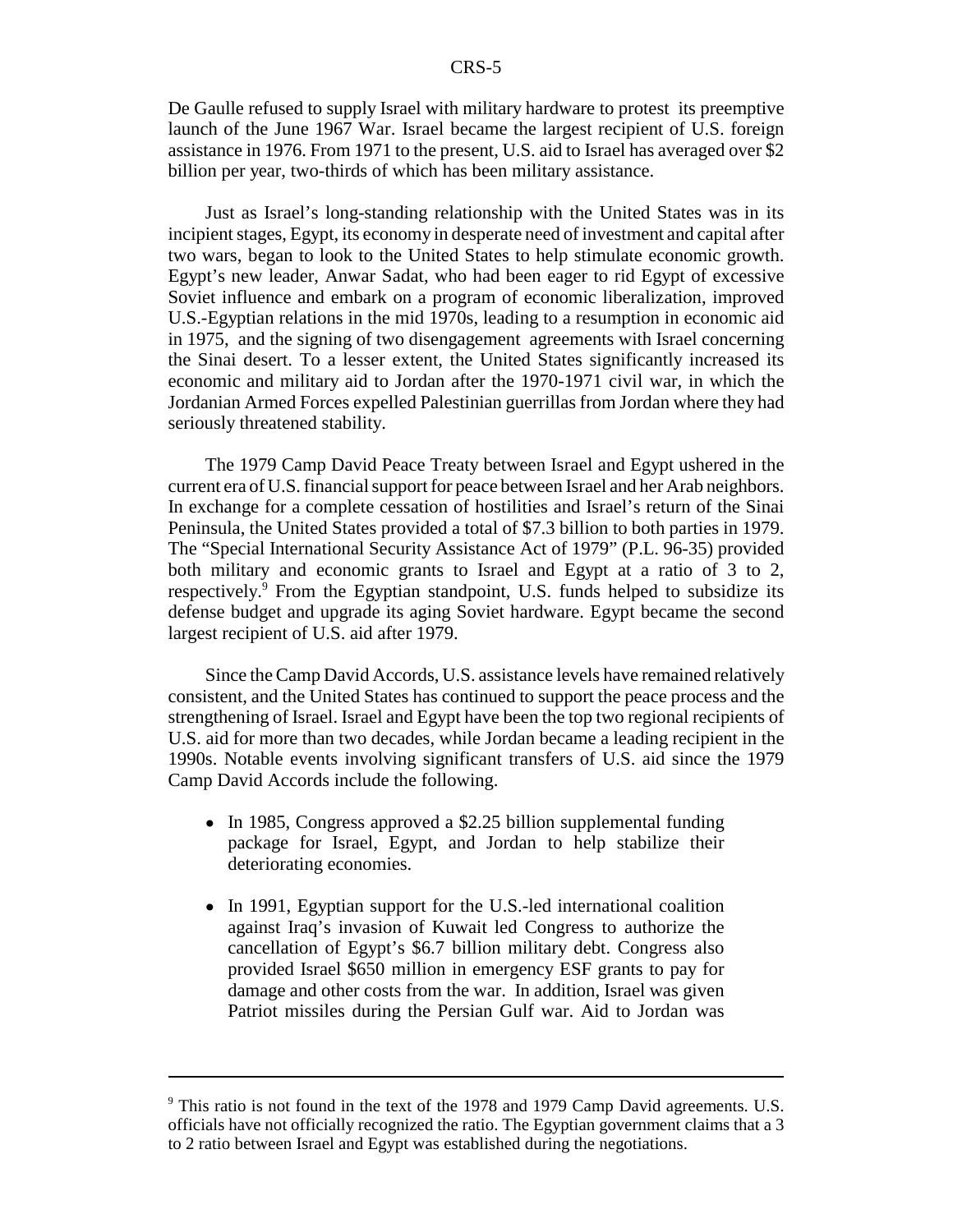reduced significantly (nearly 75% overall decrease) after the late King Hussein was unwilling to join the allied coalition against Iraq.

- In October 1992, Congress approved \$10 billion in loan guarantees for Israel to help it absorb a massive influx of Jews from the former Soviet Union.<sup>10</sup> The approval of the loan guarantees was delayed due to disagreements between the first Bush Administration and Israel over use of U.S. funds in the West Bank and Gaza Strip. Of the \$10 billion authorized, the United States deducted \$774 million as a penalty for Israeli settlement construction in the West Bank and Gaza Strip, leaving \$9.226 billion available to cover Israeli loans.
- In September 1993, after Israel and the Palestinian Liberation Organization (PLO) accorded mutual recognition of each other in a step intended to lead to a future peace agreement, the United States offered \$500 million (\$125 million in loans or loan guarantees and \$375 million in grants) over five years for economic development of the Palestinian entity. $^{11}$
- In 1994, in recognition of Jordan's signing a peace treaty with Israel, President Clinton asked Congress to pass legislation to forgive Jordan's \$702.3 million debt to the United States (approximately 10% of Jordan's worldwide debt). Congress appropriated a total of \$401 million in subsidies, which under pertinent budgetary procedures were sufficient to forgive the entire \$702.3 million owed to the United States at the time.
- In November 1999, Congress approved \$400 million in grants for the Palestinians, \$300 million for Jordan, and \$1.2 billion for the Israelis in 2000 to fund the implementation of the Wye River Agreement. $^{12}$

<sup>&</sup>lt;sup>10</sup> The U.S. loan guarantee to Israel is not a direct transfer of U.S. government funds to Israel's treasury. Rather, it is a guarantee on a commercial loan between the borrower (Israel) and a private lender. A U.S. subsidy may be appropriated and set aside in a Treasury account, held against a possible default or may be paid by the borrower (Israel). The subsidy usually is a percentage of the total loan based in part on the credit rating of the country.

<sup>&</sup>lt;sup>11</sup> See CRS Issue Brief IB91137, *The Middle East Peace Talks*, by Carol Migdalovitz.

 $12$  Signed on October 23, 1998, the Wye River Memorandum delineated steps to complete the implementation of 1993 Oslo Peace agreement between Israelis and Palestinians. See CRS Issue Brief IB91137, *The Middle East Peace Talks*, by Carol Migdalovitz.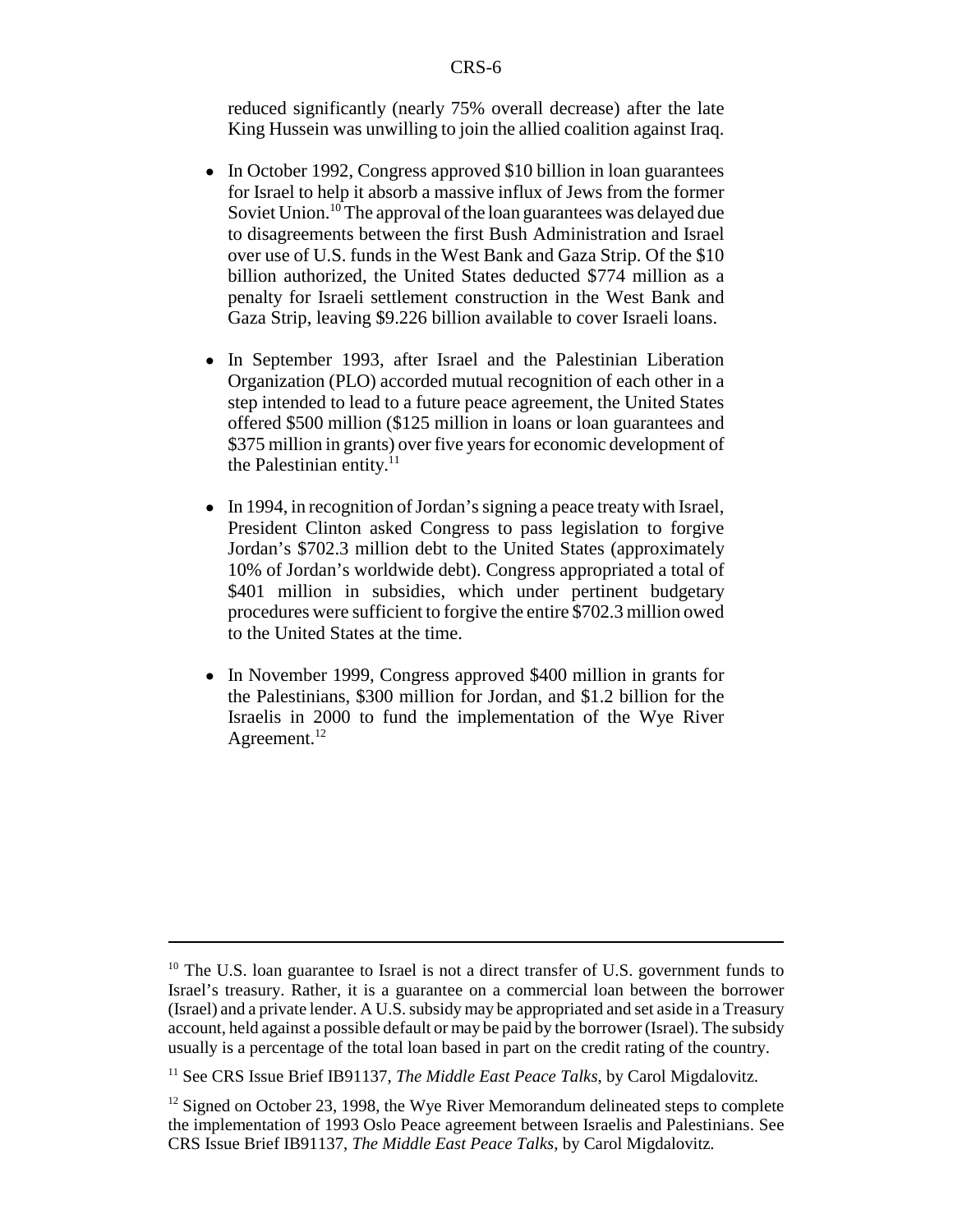| <b>Country/Region</b>                                                 | <b>Economic</b> |            | <b>Total</b> |  |
|-----------------------------------------------------------------------|-----------------|------------|--------------|--|
| <b>Israel</b>                                                         | \$28,402.9      | \$50,505.7 | \$78,908.6   |  |
| Egypt                                                                 | \$25,095.8      | \$27,607.0 | \$52,702.8   |  |
| Jordan                                                                | \$2,440.1       | \$2,137.2  | \$4,577.3    |  |
| Lebanon                                                               | \$470.5         | \$273.7    | \$744.2      |  |
| Palestinians                                                          | \$703.4         | \$0.0      | \$703.4      |  |
| Syria                                                                 | \$539.0         | \$0.0      | \$539.0      |  |
| <b>Total Near East</b><br>(including other)<br>recipients not listed) | \$62,449.8      | \$82,519.2 | \$144,969.0  |  |

#### **Table 2. Total U.S. Assistance to the Middle East: 1971-2001** (Loans & Grants; Current Year \$ in millions)

**Source:** U.S. Agency for International Development (USAID), Overseas Loans and Grants, *Obligations and Loan Authorizations July 1, 1945 - September 30, 2001.* The report is commonly known at USAID as "The Greenbook."

### **Recent Trends in Foreign Aid to the Middle East**

In the past five years, overall U.S. assistance to Middle Eastern countries has increased moderately (excluding funds for Iraq reconstruction).<sup>13</sup> This increase has largely been a result of U.S. contributions to regional partners in the war on terror, U.S. commitments to regional participants in the peace process,<sup>14</sup> and U.S. support for new development and democracy-promotion programs in the Middle East. Supplemental Appropriations Acts in FY2003 (P.L. 108-11) and FY2005 (P.L. 109- 13) were the primary funding vehicles for recent increases.

Additional assistance for Israel and Egypt, which receive almost 93% of all annual funding to the region, has fueled the increase in aid to the Middle East over the last several years. Before the renewal of Arab-Israeli violence in 2000, the September 11, 2001 terrorist attacks, and the Iraq war, annual aid to Israel and Egypt was trending downward.<sup>15</sup> However, the FY2003 Emergency Supplemental Appropriations Act (P.L. 108-11) included \$9 billion in loan guarantees over three

<sup>&</sup>lt;sup>13</sup> Although not part of the traditional foreign aid package to the region, Iraq reconstruction appropriations, when taken into account, dramatically alter the assistance picture for the Middle East. In FY2004, foreign aid to Iraq was more than three times the total U.S. assistance package to the rest of the Middle East.

 $<sup>14</sup>$  Following the peace talks at the Wye River Plantation in October 1998, President Clinton</sup> proposed an aid package of \$1.2 billion for Israel, \$300 million for Jordan, and \$400 million for the Palestinians. Congress added \$25 million for Egypt.

<sup>&</sup>lt;sup>15</sup> In 1998, Israel and the United States agreed to reduce U.S. economic assistance by \$120 million per year and increase U.S. military assistance by \$60 million per year over a 10-year period beginning in 1999. A similar formula for reducing economic aid was applied to Egypt, but Egypt did not receive an increase in military assistance.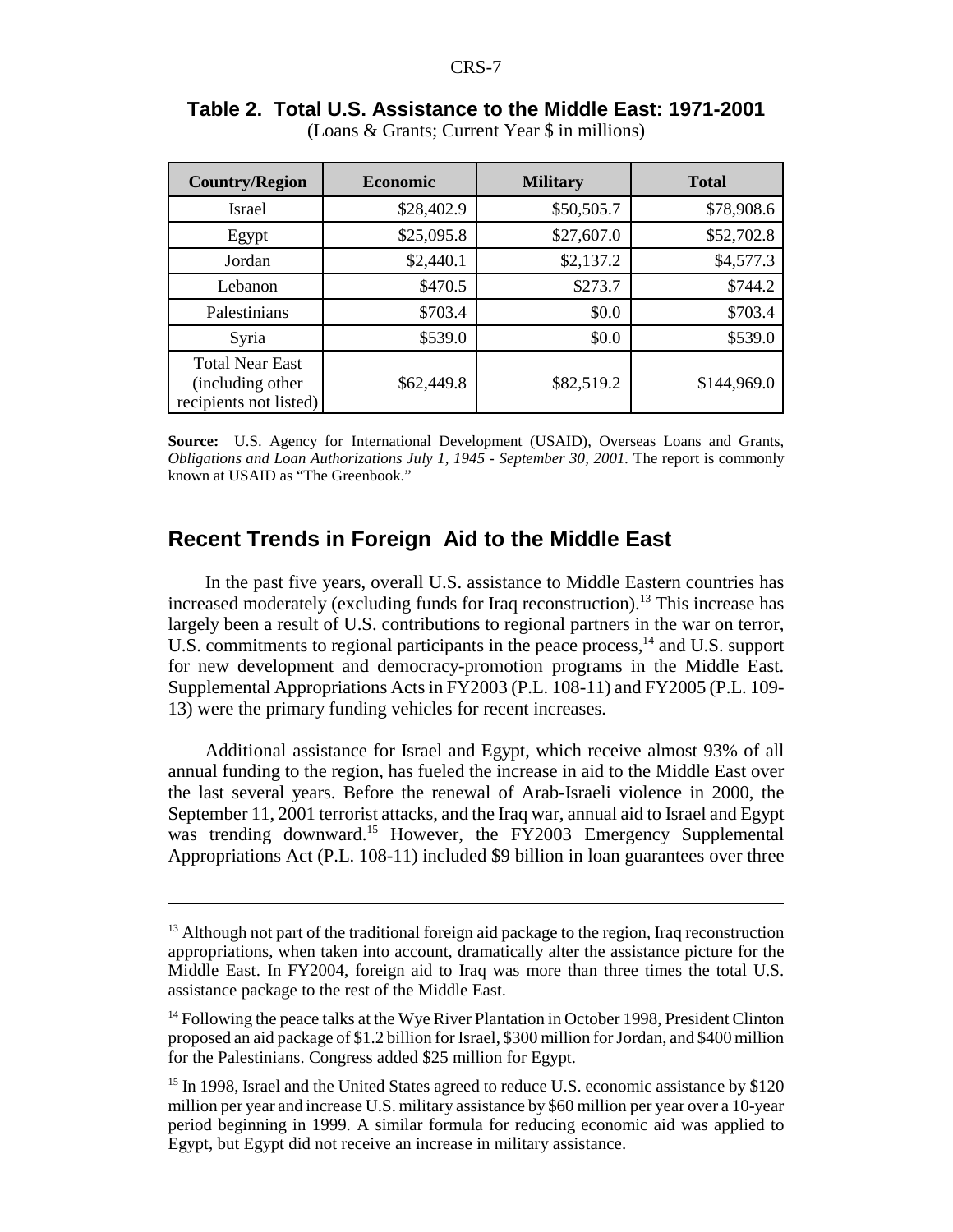years for Israel's economic recovery and \$1 billion in military grants. For Egypt, the United States agreed to allow \$655 million in FY2002 economic aid to be redistributed to help Egypt recover from a steep drop in tourism after 9/11. The FY2003 Supplemental Act also allocated an additional \$300 million in Economic Support Funds (ESF) and \$2 billion in loan guarantees for Egypt.

Although aid to Israel and Egypt accounts for most aid to the region, recent increases to some smaller Arab states have been significant. For example, the Kingdom of Jordan, which had already seen steady increases in aid throughout the late 1990s, received an annual average of \$780 million in economic and military aid between FY2002 and FY2005 (including supplemental funding), up from an average of \$246 million per year between FY1996 and FY2001. In FY2005, aid to Morocco was nearly doubled and was almost four times as large as its aid package in FY2002. U.S. officials have praised Morocco for undertaking political and economic reforms and have pledged to assist the Moroccan government in combating terrorism. In November 2004, Morocco was declared an eligible candidate for Millennium Challenge Account funding.<sup>16</sup>

#### **Table 3. Total U.S. Assistance to the Middle East: FY2002-FY2007 Request**

(Regular & Supplemental Appropriations; Current Year \$ in millions)

| Near<br>East<br><b>Region</b> | <b>FY2002</b><br><b>Actual</b> | <b>FY2003</b><br><b>Actual</b> | <b>FY2004</b><br><b>Actual</b> | <b>FY2005</b><br>Actual | <b>FY2006</b><br><b>Estimate</b> | <b>FY2007</b><br><b>Request</b> |
|-------------------------------|--------------------------------|--------------------------------|--------------------------------|-------------------------|----------------------------------|---------------------------------|
| Totals                        | \$5,567.810                    | \$8,410,000                    | \$5,556.383                    | \$5,752,111             | \$5,307.93                       | \$5,291,257                     |

When including funds for Iraq Reconstruction:

| <b>Near</b><br>East<br><b>Region</b> | <b>FY2002</b><br><b>Actual</b> | <b>FY2003</b><br><b>Actual</b> | <b>FY2004</b><br><b>Actual</b> | <b>FY2005</b><br><b>Actual</b> | <b>FY2006</b><br><b>Estimate</b> | <b>FY2007</b><br><b>Request</b> |
|--------------------------------------|--------------------------------|--------------------------------|--------------------------------|--------------------------------|----------------------------------|---------------------------------|
| Totals<br>w/Iraq                     | \$5,567.810                    | \$10,646                       | \$23,995.383                   | \$11,448,727                   | $$5,369.013^a$                   | \$6,039                         |

a. The Bush Administration is seeking an additional \$1.6 billion for Iraqi reconstruction and \$65 million in funds to promote democracy in Iran as part of its FY2006 supplemental budget request.

<sup>16</sup> See CRS Report RL32427, *Millennium Challenge Account: Implementation of a New Foreign Aid Initiative*, by Larry Nowels.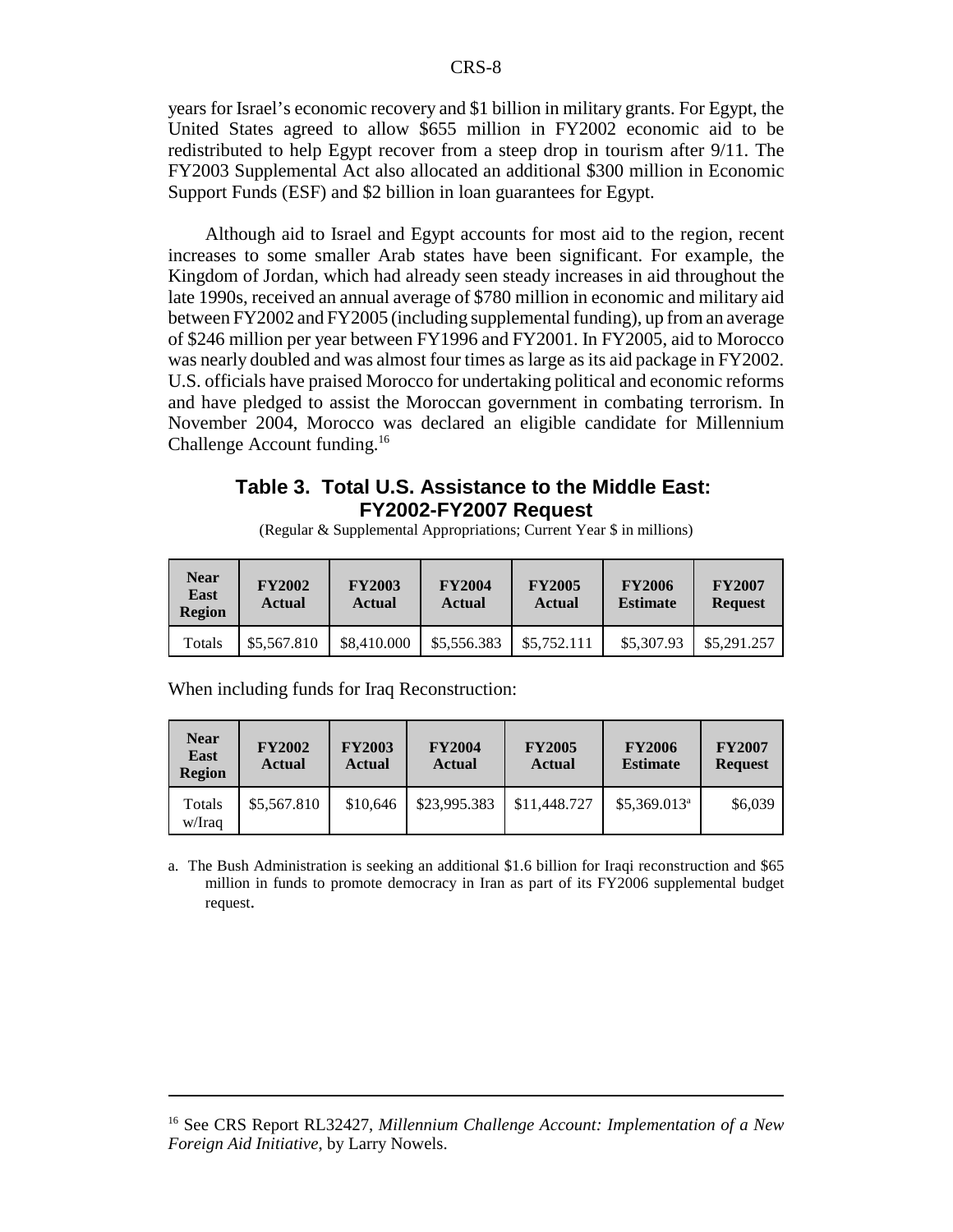### **Country Summaries**

The following section provides funding details on the largest regular aid recipients in the Middle East: Iraq, Israel, Egypt, Jordan, and the Palestinians. Each country section features a table with a more elaborate breakdown of aid by foreign aid account.

### **Iraq17**

Since the start of U.S. efforts to rebuild Iraq following the ouster of Saddam Hussein in 2003, the United States has provided about \$29 billion in foreign aid for various civilian and military rebuilding and security projects. Currently, the Bush Administration is seeking an additional \$6 billion in annual and supplemental appropriations. At these levels, Iraq has been, by far, the largest single recent recipient of U.S. aid worldwide, as total foreign assistance to Iraq is roughly equal to the total amount of aid provided to all Middle Eastern countries since the terrorist attacks of September 11, 2001.With Iraq in need of long-term development and military assistance, many analysts expect aid requests for Iraqi reconstruction to continue in the near future.

The FY2007 budget request seeks approximately \$748 million in regular foreign operations appropriations for the fledgling Iraqi government.18 Previously, these programs were funded by emergency supplementals, mostly under the Iraq Relief and Reconstruction Fund (IRRF) account. For FY2006, Congress approved \$61 million out of a total \$414 million requested by the Administration, in part because billions in previously appropriated supplemental aid (at the time about \$5 billion) had gone unspent.

Beyond the annual foreign aid budget, the Administration is currently seeking an additional \$1.6 billion for Iraqi reconstruction as part of its FY2006 supplemental budget request. The request includes, among other things,

- \$3.7 billion in Iraq Security Forces Funds to train police and enhance the capabilities of the Iraqi military.
- \$1.4 billion in ESF funds for Iraqi ministries, democracy and good governance programming, and infrastructure projects;
- $\bullet$  \$107 million in INCLE (narcotics control & law enforcement) funds for the rehabilitation of prisons and the protection of Iraqi judges.

<sup>&</sup>lt;sup>17</sup> For more detailed information on Iraq reconstruction, see CRS Report RL31833, *Iraq*: *Recent Developments in Reconstruction Assistance*, by Curt Tarnoff or CRS Report RL31339, *Iraq: U.S. Regime Change Efforts and Post-Saddam Governance*, by Kenneth Katzman.

<sup>&</sup>lt;sup>18</sup> From 1974-2005, the United States provided no aid to the Iraqi government. After Congress passed the Iraq Liberation Act in October 1998, the United States began funding Iraqi opposition groups in exile such as the Iraqi National Congress. From 1998-2003, Congress appropriated an estimated \$88 million in assistance for the Iraqi opposition.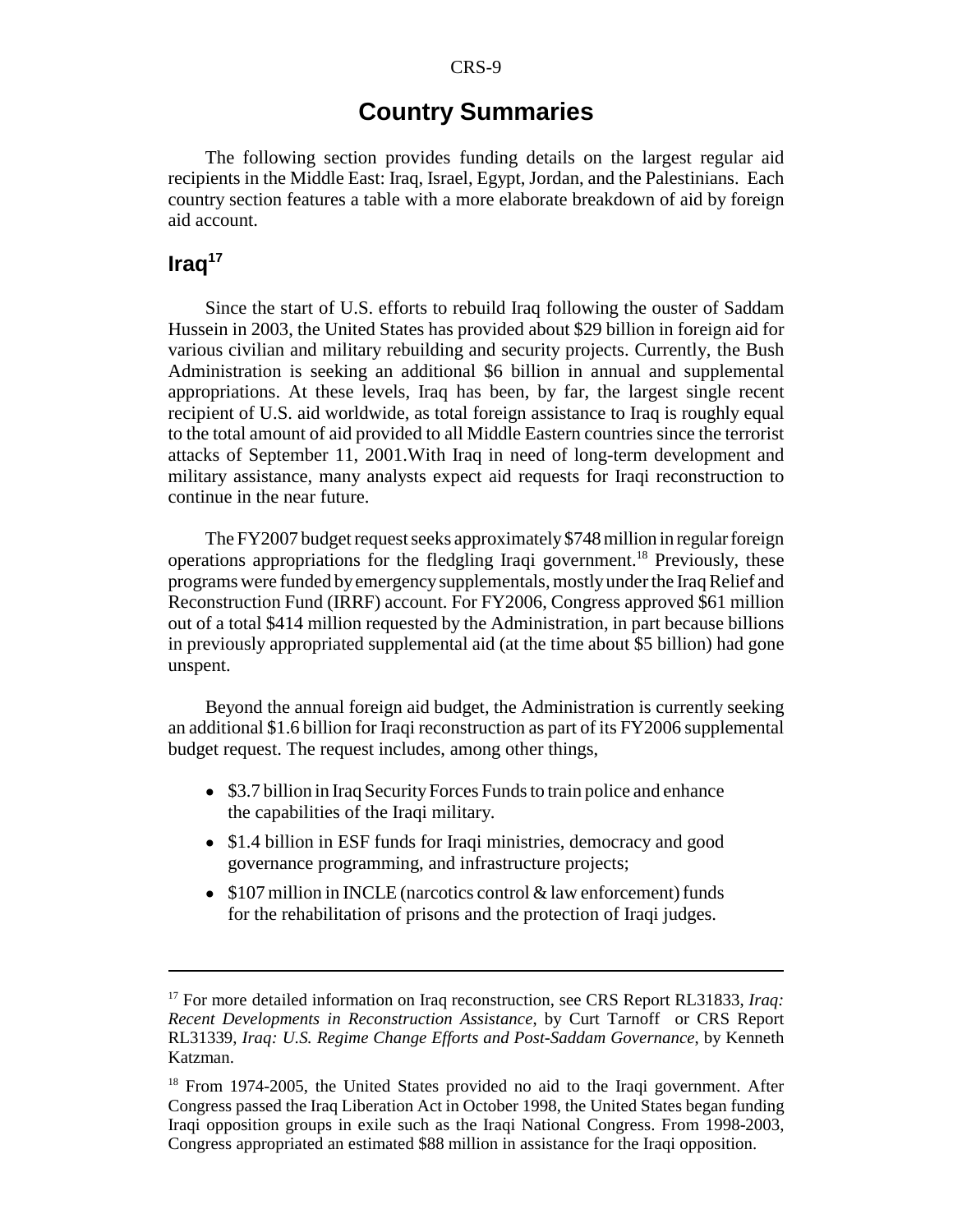#### **Table 4. U.S. Funds for Iraq Reconstruction and Iraqi Opposition, FY2003-FY2007 Request**

| Account                                        | <b>FY2003</b><br><b>Actual</b> | <b>FY2004</b><br><b>Actual</b> | <b>FY2005</b><br><b>Actual</b> | <b>FY2006</b><br><b>Estimate</b> <sup>a</sup> | <b>FY2007</b><br><b>Request</b> |
|------------------------------------------------|--------------------------------|--------------------------------|--------------------------------|-----------------------------------------------|---------------------------------|
| <b>ESF</b>                                     |                                |                                |                                | \$61.000                                      | \$478.770                       |
| <b>INCLE</b>                                   |                                |                                |                                |                                               | \$254.600                       |
| NADR (anti-terrorism)                          |                                |                                |                                |                                               | \$14.130                        |
| <b>IMET</b>                                    |                                |                                |                                |                                               | \$1.185                         |
| Iraqi Relief and<br><b>Reconstruction Fund</b> | \$2,475.000                    | \$18,439.000                   |                                |                                               |                                 |
| <b>Iraq Security Forces</b><br>Fund (DoD)      |                                |                                | \$5,700.000                    |                                               |                                 |
| <b>Total</b>                                   | \$2,475.000                    | \$18,439.000                   | \$5,700.000                    | $$61.000^a$                                   | \$748.685                       |

(Regular & Supplemental Appropriations; Current Year \$ in millions)

**Source**: CRS Report RL31833, *Iraq: Recent Developments in Reconstruction Assistance*, by Curt Tarnoff.

a. The Bush Administration is seeking an additional \$5.3 billion for Iraqi reconstruction as part of its FY2006 supplemental budget request.

### **Israel<sup>19</sup>**

**Overview.** Since 1976, Israel has been the largest annual recipient of U.S. foreign assistance and is the largest cumulative recipient since World War II. Strong congressional support for Israel has resulted in Israel's receiving benefits that may not be available to other countries. For example, Israel can use U.S. military assistance for research and development in the United States and for military purchases in Israel.<sup>20</sup> In addition, all U.S. foreign assistance earmarked for Israel is delivered in the first 30 days of the fiscal year. Other recipients normally receive their aid in staggered installments at varying times. The United States gives all Economic Support Funds (ESF) directly to the government of Israel as a grant cash transfer rather than allocating funds for specific development projects.<sup>21</sup>

 $19$  In addition to U.S. foreign assistance, Israel also receives funds from annual defense appropriations to support the research and development of new military technologies such as the Arrow anti-missile system. See CRS Report RL33322, *U.S. Foreign Aid to Israel*, by Jeremy M. Sharp.

 $20 \text{ In FY1977, the Israel government, for the first time, received special permission to use }$ FMF for research and development in Israel on the Merkava tank. After this precedent was established, Israel has been allowed to spend a set percentage of its annual FMF inside Israel.

 $21$  Some other governments, such as Egypt and Jordan, receive a percentage of their economic aid as a grant cash transfer.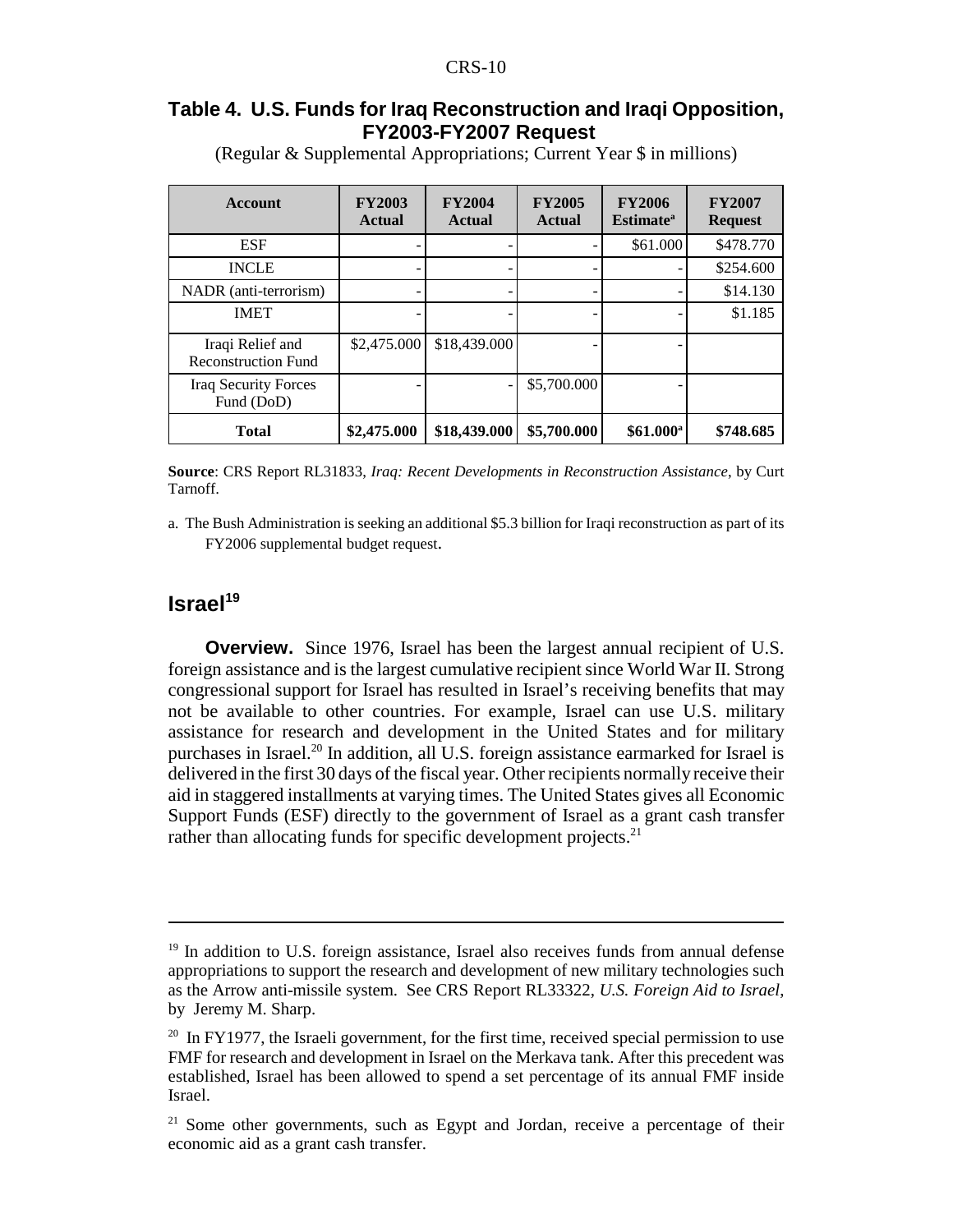#### CRS-11

**Economic Assistance.** Former Israeli Prime Minister Binyamin Netanyahu told Congress on July 10, 1996, that Israel would end its dependency on U.S. economic assistance. At the time, Israel was receiving \$1.2 billion in grant economic assistance and \$1.8 billion in grant military assistance annually. In 1998, Israel and the United States agreed to reduce U.S. economic assistance by \$120 million per year and increase U.S. military assistance by \$60 million per year over a 10-year period beginning in 1999 leading to a complete phase-out of economic assistance but increasing military assistance to \$2.4 billion by 2008.<sup>22</sup> Israel received \$237 million in ESF for FY2006, down from \$407 million in FY2005. The Administration has requested \$120 million in ESF for Israel in FY2007.

**Military Assistance.** Congress has taken measures to strengthen Israel's security and maintain its technological advantage over neighboring militaries. Annual Foreign Military Financing (FMF) grants to Israel represent about 20% of the Israeli defense budget and FMF levels are expected to increase incrementally by \$60 million a year to a level of \$2.4 billion by  $2008<sup>23</sup>$  Israel also is eligible to receive Excess Defense Articles under section 516 of the Foreign Assistance Act. For FY2007, the Administration has requested \$2.34 billion in FMF for Israel.

Since FY1988, Congress has allowed Israel to use approximately a quarter of its FMF funds as cash grant to pay for Israeli defense purchases in Israel (\$595 million for FY2006). Since 1990, Congress has provided for Israel to receive its FMF aid in a lump sum during the first month of the fiscal year, which allows Israel to invest the funds in U.S. Treasury notes and earn interest similar to ESF early disbursements.

**Other Assistance.** The FY2003 Emergency Supplemental Appropriations Act (P.L. 108-11) provided \$9 billion in loan guarantees for Israel over three fiscal years. On November 26, 2003, the United States announced that the first tranche of \$3 billion in loan guarantees would be reduced by \$289.5 million because of Israeli settlement activity and the continued construction of the security barrier through Palestinian areas beyond Israel's 1967 border.

 $22$  This agreement is noted in the conference report for the Security Assistance Act of 2000, H.R. 4919/P.L. 106-280, October 6, 2000.

<sup>&</sup>lt;sup>23</sup> "U.S. to phase out economic, boost military aid to Israel," CNN.com, January 19, 2001. Available at [http://www.cnn.com/2001/WORLD/meast/01/19/us.israel/]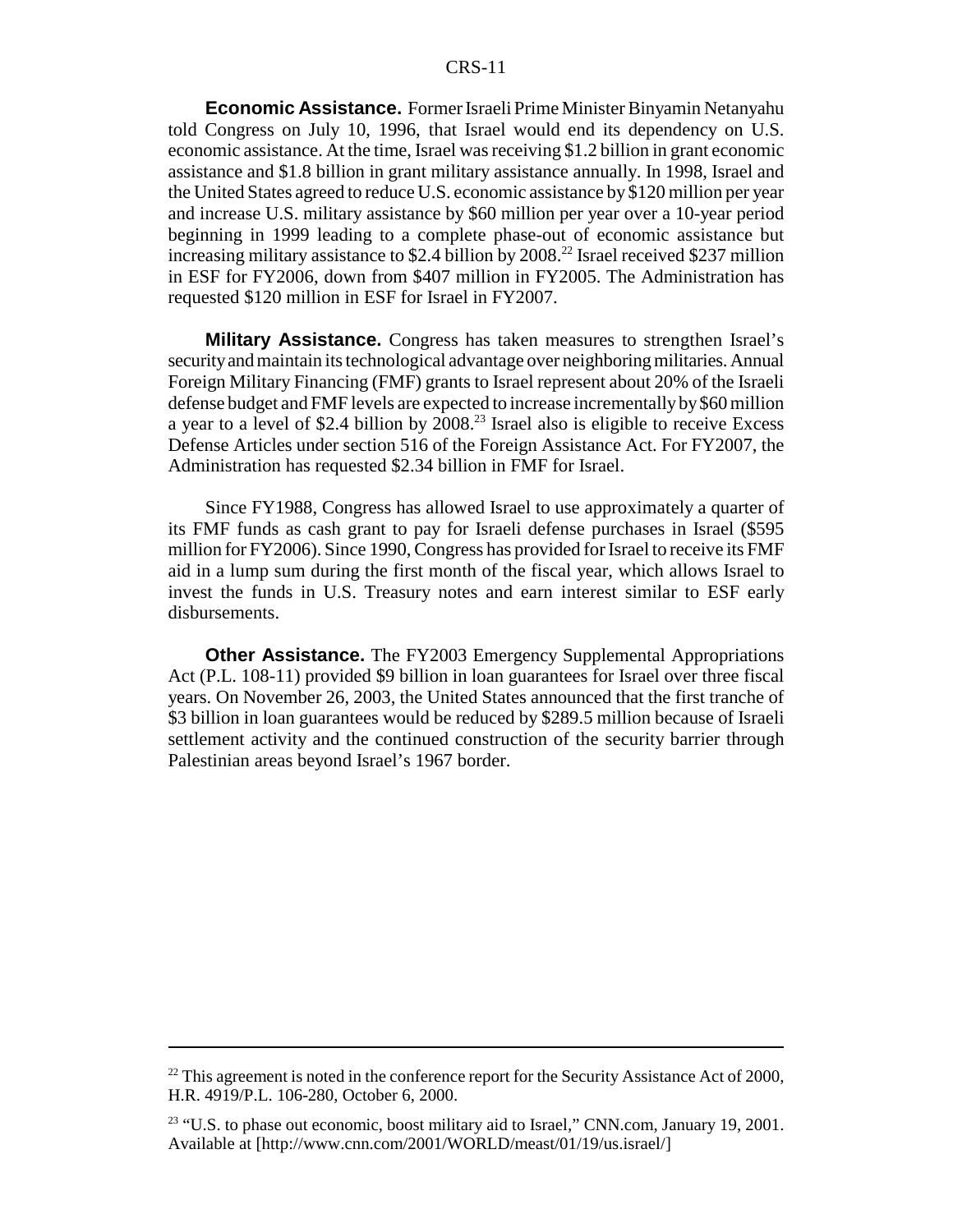| Account            | <b>FY2002</b><br><b>Actual</b> | <b>FY2003</b><br><b>Actual</b> | <b>FY2004</b><br><b>Actual</b> | <b>FY2005</b><br><b>Actual</b> | <b>FY2006</b><br><b>Estimate</b> | <b>FY2007</b><br><b>Request</b> |
|--------------------|--------------------------------|--------------------------------|--------------------------------|--------------------------------|----------------------------------|---------------------------------|
| <b>ESF</b>         | \$720                          | \$596.100                      | \$477.168                      | \$357.120                      | \$237                            | \$120                           |
| <b>FMF</b>         | \$2,040                        | \$3,086.350                    | \$2,147.255                    | \$2,202.240                    | \$2,257                          | \$2,340                         |
| Refugees           | \$60                           | \$60                           | \$50                           | \$50                           | \$40                             | \$40                            |
| Other <sup>a</sup> | \$28                           | n/a                            | n/a                            | n/a                            | \$.500                           | .320                            |
| Total              | \$2,848                        | \$3,742.450 <sup>b</sup>       | \$2,674.423                    | \$2,609.360                    | \$2,534.5                        | \$2,500.320                     |

**Table 5. U.S. Assistance to Israel, FY2002-FY2007 Request** (Regular & Supplemental Appropriations; Current Year \$ in millions)

**Source:** U.S. State Department

a. This category includes funds for counter terrorism, border control, and technical cooperation.

b. This figure does not include \$9 billion in U.S. loan guarantees.

### **Egypt<sup>24</sup>**

**Overview.** Since 1979, Egypt has been the second largest recipient of U.S. foreign assistance, receiving an annual average of close to \$2 billion in economic and military aid. Congress typically earmarks foreign assistance for Egypt in foreign operations appropriations bills. The annual earmark has included a statement that Egypt should undertake further economic reforms in addition to reforms taken in previous years. In FY2006, Egypt's FMF earmark was excluded from the Senateapproved version of the annual foreign aid bill but was later reinstated by conferees.

**Economic Assistance.** In January 1998, Israeli officials negotiated with the United States to reduce economic aid and increase military aid over a 10-year period. A 3 to 2 ratio similar to U.S. aid to Israel and Egypt was applied to the reduction in aid (\$60 million reduction for Israel and \$40 million reduction for Egypt), but Egypt did not receive an increase in military assistance. Economic aid, projected to decrease to approximately \$400 million by 2008, has dropped in annual \$40 million increments from \$815 million in FY1998 to \$455 million in ESF for the FY2007 request. $25$ 

Economic aid to Egypt has been traditionally divided into three components: (1) USAID project programming, (2) the Commodity Import Program (CIP), and (3) direct cash transfer. With annual economic aid in decline, there has been concern among lawmakers that USAID programming has been adversely affected by recent

<sup>24</sup> For additional information on U.S. aid to Egypt, see CRS Report RL33003, *Egypt; Background and U.S. Relations*, by Jeremy M. Sharp. For details on USAID's Egypt program, see [http://www.usaid-eg.org/].

<sup>&</sup>lt;sup>25</sup> In FY2003, Egypt, along with Israel and several other regional governments, received supplemental assistance as part of the FY2003 Iraq Emergency Supplemental Appropriations Act (P.L. 108-11). It included \$300 million in ESF for Egypt, which could be used to cover the costs of up to \$2 billion in loan guarantees. The loan guarantees were to be issued over three years.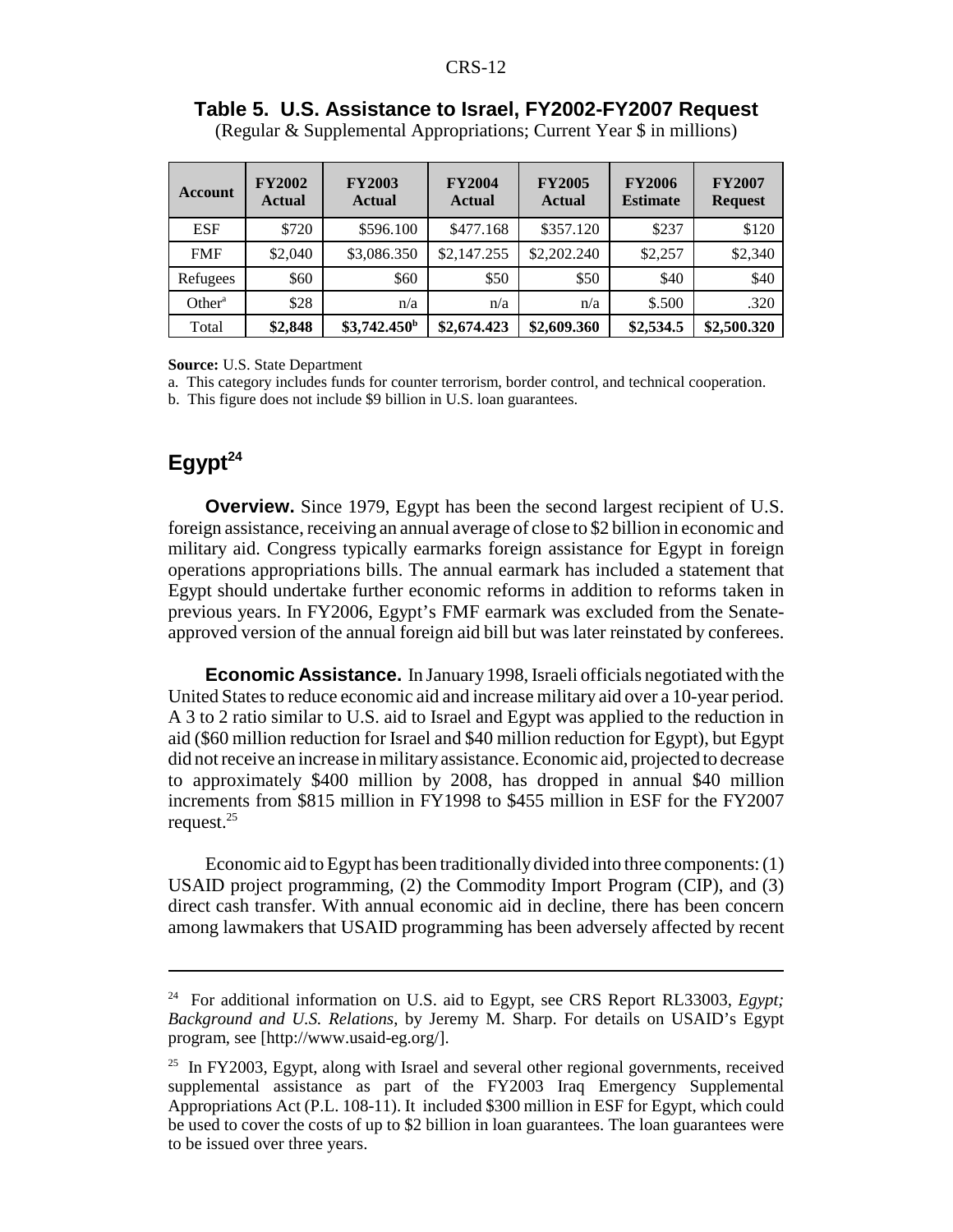reductions. Congress has specified that more of Egypt's ESF be devoted to development projects, specifically in the fields of democracy and governance, education, and health. As part of the FY2007 request, USAID plans on spending \$255 million in ESF. The Administration intends to provide \$183 million of Egypt's \$455 total ESF package as a direct cash transfer. There is no request for CIP funds in the FY2007 Administration budget. The CIP program provides hard currency for the Egyptian private sector to import U.S. goods.<sup>26</sup>

**Military Assistance.** The Administration has requested \$1.3 billion in FMF for Egypt in FY2007 — the same amount it received in FY2006. FMF aid to Egypt is divided into three general components: (1) acquisitions, (2) upgrades to existing equipment, and (3) follow-on support/ maintenance contracts. According to the U.S. and Egyptian defense officials, approximately 30% of annual FMF aid to Egypt is spent on new weapons systems, as Egypt's defense modernization plan is designed to gradually replace most of Egypt's older Soviet weaponry with U.S. equipment. That figure is expected to decline over the long term due to the rising costs associated with follow-on maintenance contracts. Egyptian military officials have repeatedly sought additional FMF funds to offset the escalating costs of follow-on support. Egypt is currently committed to payments on a multi-billion dollars arms sale involving the purchase of U.S. F-16 aircraft, M-1 tanks, and a Patriot missile battery.

Egypt also receives Excess Defense Articles (EDA) worth hundreds of millions of dollars annually from the Pentagon. Egyptian officers also participate in the IMET program (\$1.2 million requested for FY2007) in order to facilitate U.S.-Egyptian military cooperation over the long term.

| Account             | <b>FY2002</b><br><b>Actual</b> | <b>FY2003</b><br><b>Actual</b> | <b>FY2004</b><br><b>Actual</b> | <b>FY2005</b><br><b>Actual</b> | <b>FY2006</b><br><b>Estimate</b> | <b>FY2007</b><br><b>Request</b> |
|---------------------|--------------------------------|--------------------------------|--------------------------------|--------------------------------|----------------------------------|---------------------------------|
| <b>ESF</b>          | \$655.000                      | \$911.002 <sup>a</sup>         | \$571.608                      | \$530.720                      | \$490                            | \$455                           |
| <b>FMF</b>          | \$1,300.000                    | \$1,291.550                    | \$1,292.330                    | \$1,289.600                    | \$1,287                          | \$1,300                         |
| <b>IMET</b>         | \$1.217                        | \$1.232                        | \$1.369                        | \$1.200                        | \$1.200                          | \$1.2                           |
| P.L.480<br>Title II | \$3.839                        | \$2.347                        |                                |                                |                                  |                                 |
| Total               | \$1,960.056                    | \$2,206.131                    | \$1,865.307                    | \$1,821.520                    | \$1,778.2                        | \$1,756.2                       |

**Table 6. U.S. Assistance to Egypt, FY2002-FY2007 Request** (Regular & Supplemental Appropriations; Current Year \$ in millions)

**Source:** U.S. State Department.

a. \$300 million of which could be used to draw on \$2 billion in loan guarantees.

<sup>&</sup>lt;sup>26</sup> For more information on CIP, see [http://www.usaideconomic.org.eg/CIP/Home.asp].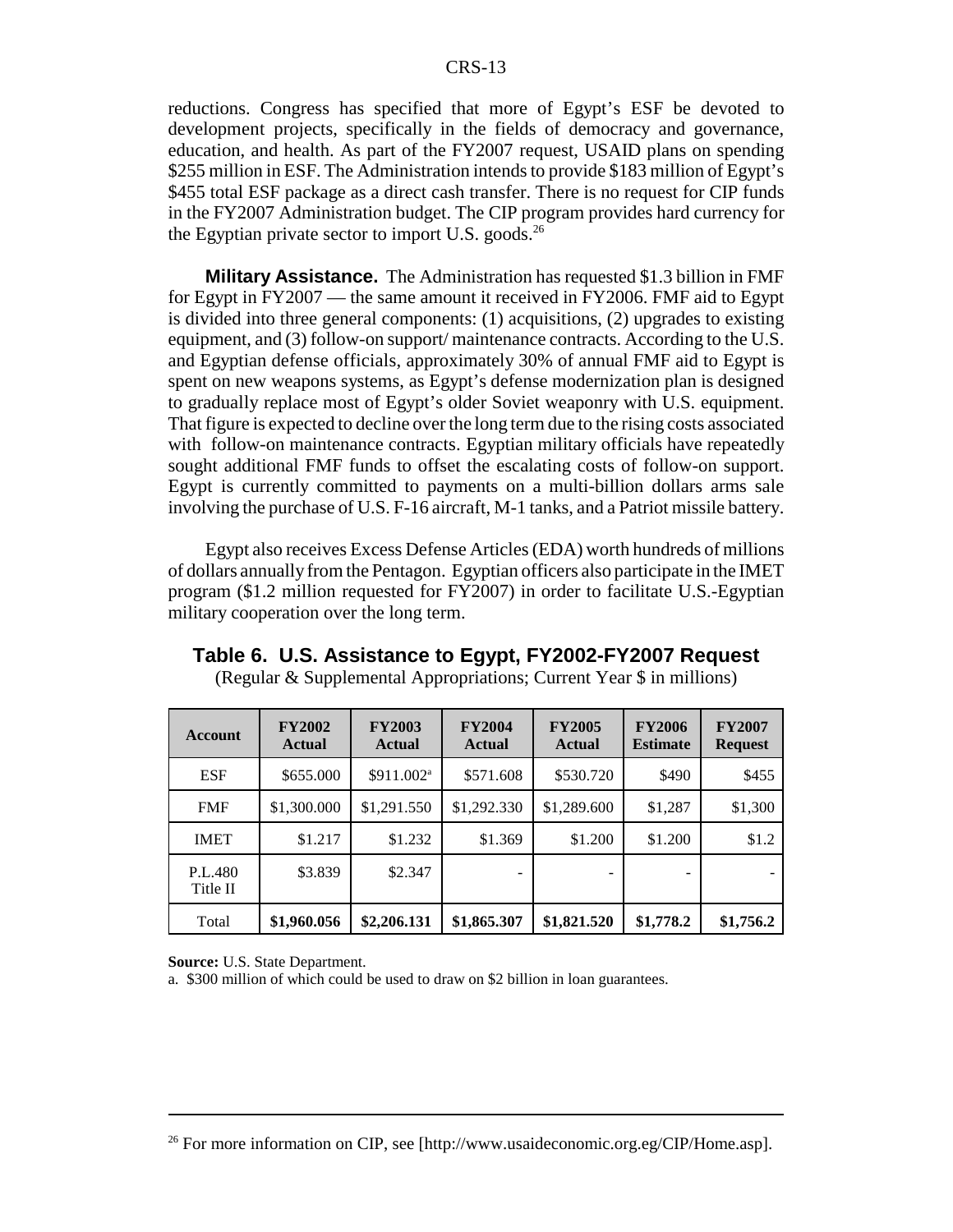### **Jordan27**

**Overview.** The United States has markedly increased aid to Jordan since the mid-1990s to help Jordan strengthen its economy, maintain domestic stability, and pursue normalization of its relations with Israel. Between FY1998 and FY2002, annual U.S. economic and military aid levels to Jordan were approximately \$150 million and \$75 million, respectively. Further increases in U.S. aid to Jordan began in FY2003, in view of Jordan's support for the war against terrorism and U.S. operations in Iraq. Since FY2003, Jordan's total assistance package has averaged over \$736 million per fiscal year. This higher figure is due in part to large allocations for Jordan in the FY2003 Emergency Supplemental Appropriations Act (P.L. 108-11) and the FY2005 Supplemental Appropriations Act (P.L. 109-13).

**Economic Assistance.** For FY2007, the Administration has requested \$245 million in ESF for Jordan, almost the same amount it is receiving in FY2006. During the past four fiscal years, the United States has provided an estimated \$1 billion in supplemental economic assistance for Jordan in order to express support for Jordan's efforts in the war on terror and its training of Iraqi police forces.<sup>28</sup>

The United States provides economic aid to Jordan as both a cash transfer and for USAID programs in Jordan. The Jordanian government uses these transfers to service its foreign debt (approximately \$10.3 billion). In FY2005, Jordan used \$118 million in ESF for debt relief and \$129 million for USAID programs.

Jordan is one of the most water-deprived countries in the world, and the bulk of U.S. economic assistance is devoted to optimizing the management of scarce water resources. USAID is currently subsidizing several waste treatment and water distribution projects in the Jordanian cities of Amman, Aqaba, and Irbid.

**Military Assistance.** The FY2007 budget request includes \$206 million for the Jordanian military, the same amount it is receiving in FY2006. In fiscal years 2002, 2003, and 2005, Jordan received supplemental FMF grants totaling \$531 million. U.S. military assistance is primarily directed toward upgrading Jordan's air force, as recent purchases include upgrades to U.S.-made F-16 fighters, air-to-air missiles, and radar systems. FMF grants also provide financing for Jordan's purchase of U.S. Blackhawk helicopters in order to enhance Jordan's border monitoring and counter-terror capability. Jordan is eligible in FY2006 to receive U.S. Excess Defense Articles (EDA) under section 516 of the Foreign Assistance Act.

<sup>27</sup> For details on USAID's Jordan program, see [http://amman.usembassy.gov/USAID/ Extamm-March2004.htm]. Also, see CRS Issue Brief IB93085, *Jordan: U.S. Relations and Bilateral Issues*, by Alfred Prados.

<sup>&</sup>lt;sup>28</sup> In fiscal years FY2004 and FY2005, Jordan received \$350 million in ESF each year: \$250 million from annual foreign operations appropriations and \$100 million from supplemental appropriations. In FY2003, Jordan received an additional supplemental ESF grant of \$700 million, on top of the \$250 million in ESF grants from the FY2003 Consolidated Appropriations Resolution (P.L. 108-7). In FY2002, Jordan received \$100 million in supplemental ESF funds in addition to the \$150 million in appropriations from the FY2002 Foreign Operations Act (P.L. 107-115).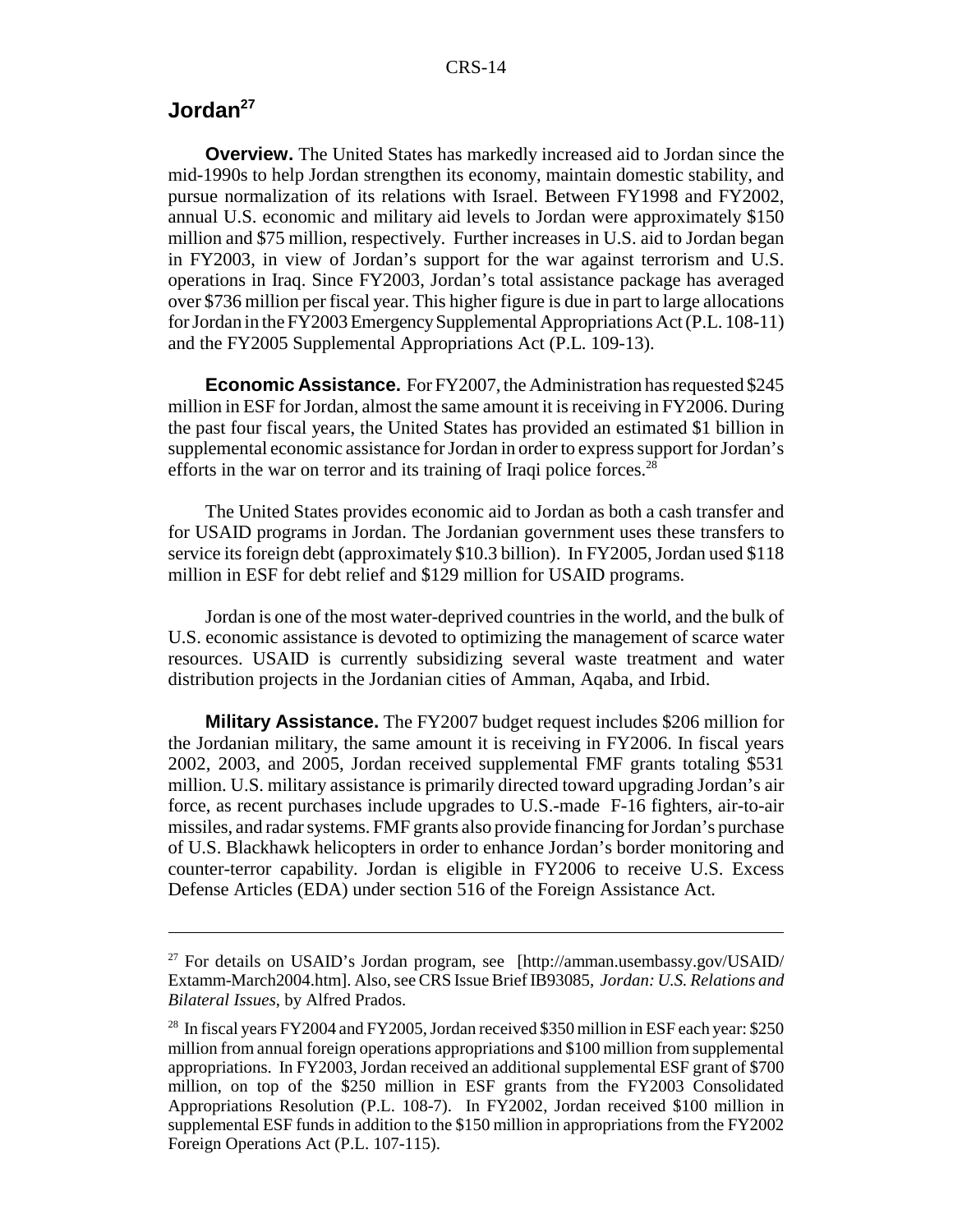| Account     | <b>FY2002</b><br>Actual | <b>FY2003</b><br><b>Actual</b> | <b>FY2004</b><br><b>Actual</b> | <b>FY2005</b><br><b>Actual</b> | <b>FY2006</b><br><b>Estimate</b> | <b>FY2007</b><br><b>Request</b> |
|-------------|-------------------------|--------------------------------|--------------------------------|--------------------------------|----------------------------------|---------------------------------|
| <b>ESF</b>  | \$250,000               | \$948,000                      | \$348.525                      | \$348,000                      | \$247.500                        | \$245.000                       |
| <b>FMF</b>  | \$100.000               | \$604,000                      | \$204.785                      | \$304.352                      | \$207.900                        | \$206.000                       |
| <b>IMET</b> | \$2.012                 | \$2.400                        | \$3.225                        | \$3,000                        | \$3,000                          | \$3.0                           |
| Total       | \$352.012               | \$1,554.400                    | \$556.535                      | \$655.352                      | \$458.400                        | \$454,000                       |

**Table 7. U.S. Assistance to Jordan, FY2002-FY2007 Request**

(Regular & Supplemental Appropriations; Current Year \$ in millions)

**Source:** U.S. State Department

**Note:** This table does not include NADR/EXBS funds or peace corps funds.

### **Palestinians — West Bank/Gaza29**

**Overview.** Since the signing of the Oslo Accord in 1993, the U.S. government has committed more than \$1.8 billion in economic assistance to the Palestinians.<sup>30</sup> Approximately 80% of U.S. funding for the Palestinians has been channeled through USAID contractors and 20% through private voluntary organizations (PVOs). According to annual foreign operations legislation, congressionally approved funds for the West Bank and Gaza Strip cannot be used for the Palestinian Authority (PA), unless the President submits a waiver to Congress citing that it is in the interest of national security.<sup>31</sup> Regular U.S. assistance to the Palestinians has been averaging about \$140 million a year since FY2002. During the 1990s, U.S. foreign aid to the Palestinians averaged approximately \$75 million per year. There is no current congressional earmark in annual appropriations bills for economic aid to the Palestinians.

**Direct Aid to the Palestinian Authority.** The United States has provided direct assistance to the Palestinian Authority on only four occasions. In1993-1994, the United States provided \$36 million through the Holst Fund at the World Bank for direct assistance to the Palestinian Authority, and an additional \$5 million in cash and equipment for the Palestinian police. From 1995-2002, no U.S. assistance went to the Palestinian Authority or any of its constituent bodies. On July 8, 2003, the United States announced that it would provide \$20 million out of a \$50 million FY2003

<sup>29</sup> See also, CRS Report RS22370, *U.S. Foreign Aid to the Palestinians*, by Jeremy M. Sharp. For details on USAID's program in the West Bank and Gaza Strip, see [http://www.usaid.gov/wbg/].

<sup>&</sup>lt;sup>30</sup> The USAID program in the West Bank and Gaza Strip provides assistance to the Palestinian people through contractors and charities. The PLO, which represents the Palestinian diaspora, has never received funds from the U.S. government.

<sup>31</sup> See H.R. 3057 (P.L. 109-102), *Foreign Operations Appropriations Act, FY2006*, Limitation on Assistance to the Palestinian Authority, sec. 550 (b).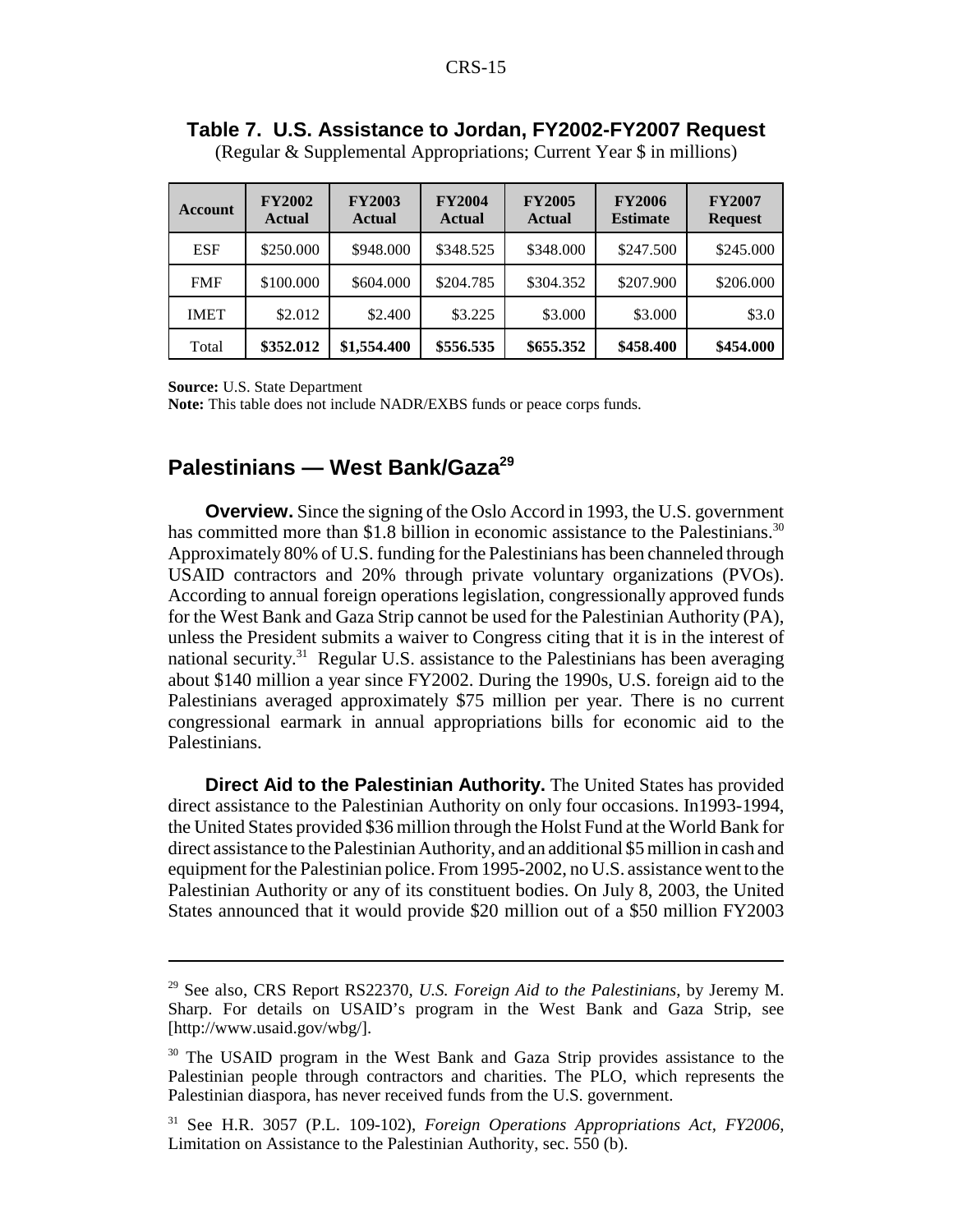Supplemental allocation as direct aid to the PA for infrastructure projects. On December 8, 2004, President Bush again approved \$20 million in direct assistance to the PA. The \$20 million was used to pay off overdue Palestinian utility bills to Israeli companies. Following PA President Mahmoud Abbas' May 2005 visit to the White House, President Bush announced that the United States would transfer an additional \$50 million from unobligated FY2005 ESF funds to the Palestinian Authority. However, after the surprising Hamas victory in Palestinian legislative election in early 2006, the Bush Administration withheld the delivery of \$45 million in remaining funds to the PA in order to pressure Hamas into abrogating its official covenant and recognizing Israel.

**Economic Assistance.** Currently, all U.S. aid to the Palestinians is on hold because of the expected Hamas takeover of the PA following their success in the January 2006 election. Prior to Hamas's ascendency to become the dominant force in Palestinian politics, the United States had stepped up financial efforts to support Palestinian President Mahmoud Abbas and his secular Fatah faction. In FY2005, the Palestinians received \$200 million in supplemental economic aid, in addition to their annual ESF grant of \$75 million. Also in FY2005, USAID re-programmed aid allocated in previous years in order to accelerate economic development and help strengthen Abbas's efforts to consolidate power inside the PA, particularly after the death of Palestinian leader Yasir Arafat in November 2004. In FY2006, the Palestinians were set to receive \$150 million in Economic Support Funds (ESF); however, the delivery of these funds has been placed on hold and is under review.

**The FY2005 Supplemental Appropriations Act (P.L. 109-13).** The FY2005 Supplemental Appropriations Act provided an additional \$200 million in ESF for the Palestinians with several restrictions and resource allocation requirements including the following.

- \$60 million for economic revitalization projects (job creation, trade promotion, and agriculture).
- ! Of the total amount, \$50 million will support Israeli-built checkpoints aimed at reducing the bottlenecks at these checkpoints and facilitate the movement of Palestinian people and goods in and out of Israel.
- Of the total amount, up to \$5 million will be made available for an audit of expenditures by the Palestinian Authority by an outside accounting firm.
- The measure further recommends \$3.5 million for the Holy Family Hospital in Bethlehem and \$2 million for healthcare activities undertaken by Hadassah, the Women's Zionist Organization of America. The Hadassah Medical Organization was nominated for the 2005 Nobel Peace Prize for its equal treatment of Palestinians and Israelis patients.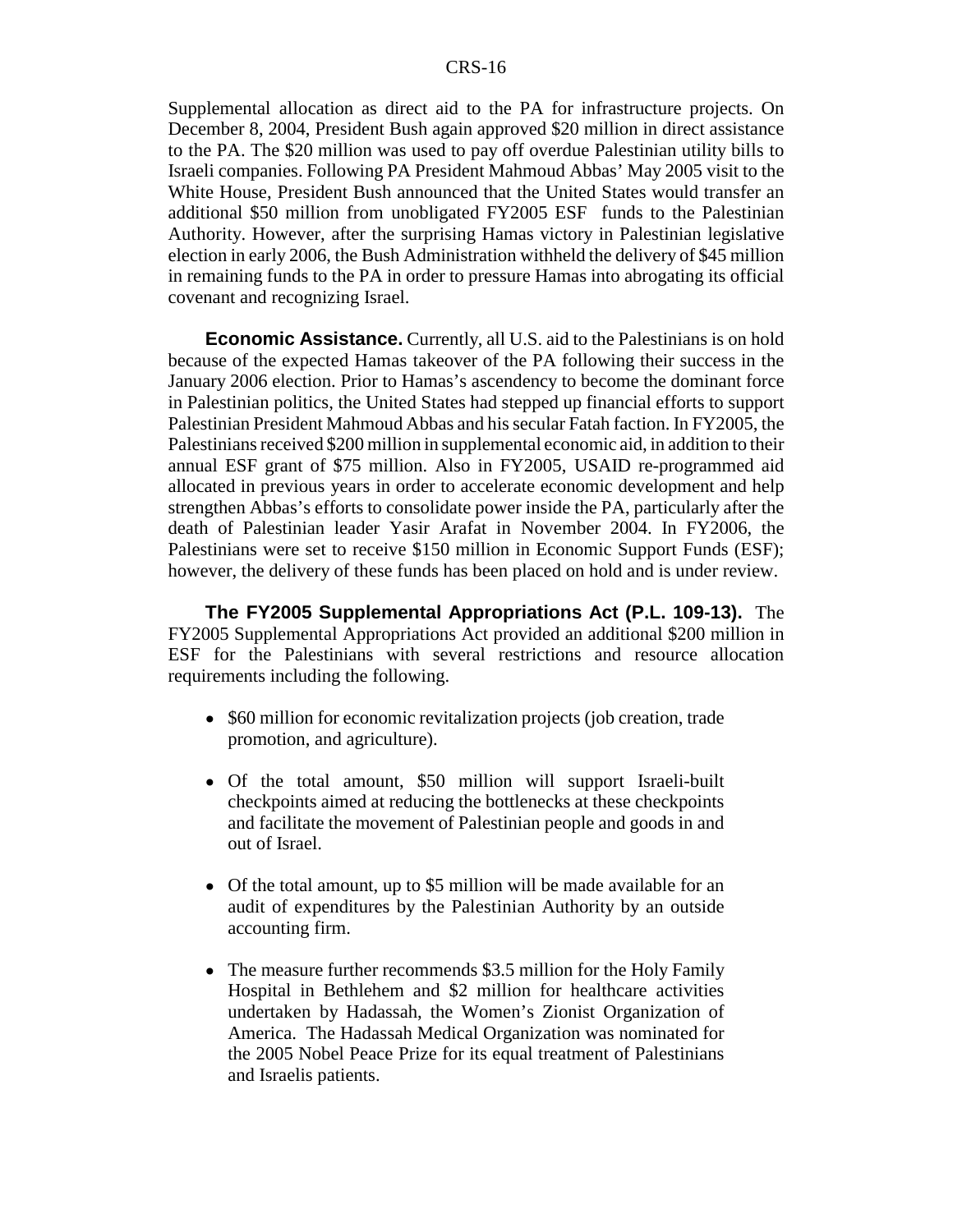#### CRS-17

**Other Assistance.** The United Nations Relief and Works Agency (UNRWA) provides food, shelter, medical care, and education for many of the three million Palestinian refugees from the 1948-1949 Arab-Israeli war.<sup>32</sup> U.S. contributions to UNRWA come from the regular Migration and Refugee Assistance (MRA) account and also through the Emergency Refugee and Migration Assistance (ERMA) account. The U.S. contribution to UNRWA usually covers 22 to 25% of the UNRWA total budget. U.S. support for UNRWA is not treated as bilateral economic aid to the Palestinians, which is managed by USAID. U.S. contributions to UNRWA have been averaging around \$80 million per year with an additional \$20 million annual contribution to meet crisis needs.

In a February 2006 speech in Saudi Arabia, Secretary of State Condoleezza Rice remarked that the United States would continue to support humanitarian assistance to the Palestinians after the Hamas victory in the Palestinian parliamentary elections. It is unclear at this time if Secretary Rice was referring directly to U.S. support for UNRWA. According to Secretary Rice, "The United States has made very clear, and we've made clear again in our discussions with our colleagues here in Saudi Arabia as well as with our colleagues in Egypt that the United States is aware of the humanitarian needs of the Palestinian people and wants to continue to find a way to meet those needs."

#### **Table 8. U.S. Assistance to the Palestinians, FY2002-FY2007 Request**

| <b>Account</b>      | <b>FY2002</b><br><b>Actual</b> | <b>FY2003</b><br><b>Actual</b> | <b>FY2004</b><br><b>Actual</b> | <b>FY2005</b><br><b>Actual</b> | <b>FY2006</b><br><b>Estimate</b> | <b>FY2007</b><br><b>Request</b> |
|---------------------|--------------------------------|--------------------------------|--------------------------------|--------------------------------|----------------------------------|---------------------------------|
| <b>ESF</b>          | \$72,000                       | \$124.500                      | \$74.558                       | \$224.400                      | $$150.000^a$                     | \$150.000                       |
| P.L.480<br>Title II |                                | \$9.984                        |                                | \$5.991                        |                                  |                                 |
| Total               | \$72.000                       | \$134.484                      | \$74.558                       | \$230.391                      | $$150.000^a$                     | \$150.000                       |

(Regular & Supplemental Appropriations; Current Year \$ in millions)

**Source:** U.S. State Department

a. The delivery of these funds has been placed on hold and is under review.

<sup>32</sup> See CRS Report RS21668, *United Nations Relief and Works Agency for Palestine Refugees in the Near East (UNRWA)*, by Rhoda Margesson.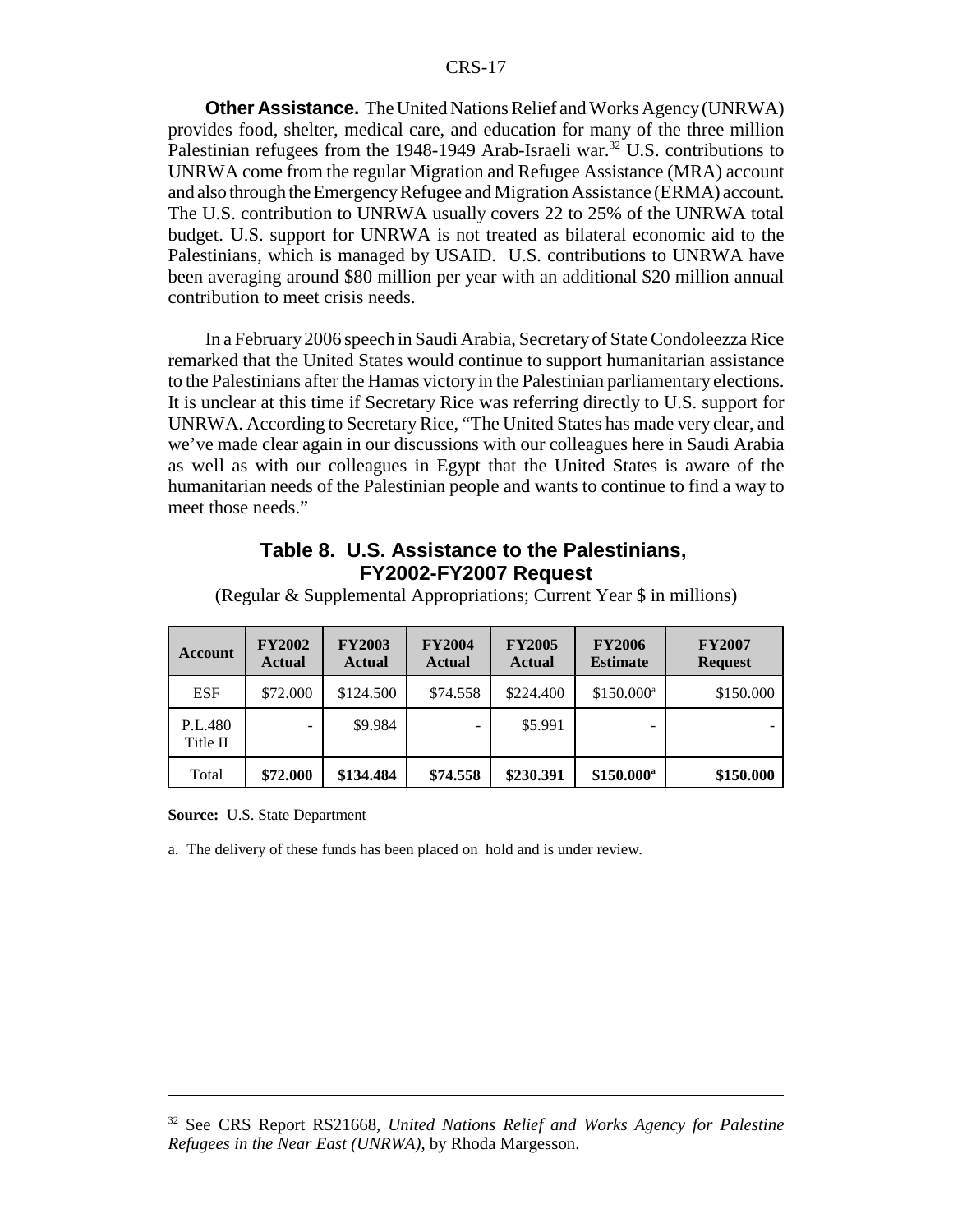### **Other Recipients<sup>33</sup>**

Excluding Iraq, Israel, Egypt, Jordan, and the Palestinians, the eight remaining Middle Eastern recipients of U.S. foreign aid receive on average just 2% of the total bilateral assistance to the region.<sup>34</sup> The United States grants military education and training funds (IMET), which typically do not exceed more than two million dollars a year, to a number of states including Algeria and Saudi Arabia. Other wealthy states, such as Oman and Bahrain, receive modest amounts of FMF funds to upgrade weapons systems and maritime defense capabilities. The United States also provides funding to Morocco, Tunisia, and Yemen for counter-terrorism training and for the purchase of border surveillance and communications equipment. Since the bombings of the U.S.S. Cole in Yemen in 2000 and the September 11 attacks in 2001, each of these three countries has seen moderate increases in its FMF aid.

Morocco, Lebanon, and Yemen have active USAID programs that address development challenges such as illiteracy, malnutrition, and unemployment. In Morocco, USAID is implementing job training and structural adjustment programs to transition its economy following the October 2004 signing of the U.S.-Moroccan Free Trade Agreement. In Lebanon, with its large middle class, U.S. economic aid helps subsidize American educational institutions like the American University of Beirut.<sup>35</sup> In Yemen, one of the world's poorest and fastest growing countries, USAID is focusing economic aid on five most remote and rural governorates in the hopes of improving underlying socio-economic conditions, particularly in areas where Al Qaeda and like-minded groups may have a following.

<sup>&</sup>lt;sup>33</sup> For details on USAID programs in Morocco, Lebanon, and Yemen, see USAID's website at [http://www.usaid.gov/locations/asia\_near\_east/countries/countries.html].

<sup>&</sup>lt;sup>34</sup> For FY2005, Algeria, Bahrain, Lebanon, Morocco, Oman, Saudi Arabia, Tunisia, and Yemen received a total of \$138 million.

<sup>&</sup>lt;sup>35</sup> Section 1224 of P.L. 107-228 stated that \$10 million of the funds available for FY2003 and subsequent years could not be obligated until the President certified to Congress that Lebanese Armed Forces had deployed to the internationally recognized Lebanon-Israel border and that Lebanon was asserting its authority over the border area. The amendment was added to compel Lebanon to exercise control over the border area, now controlled by Hizballah forces. Lebanon refuses to move to the border until Israel evacuates the Shabaa Farms disputed area. The \$10 million was held in an escrow account pending negotiations among the United States, Israel, Lebanon, and Members of Congress. The funds were eventually released in March 2004 after the Secretary of State certified to Members of Congress that appropriate action had been taken.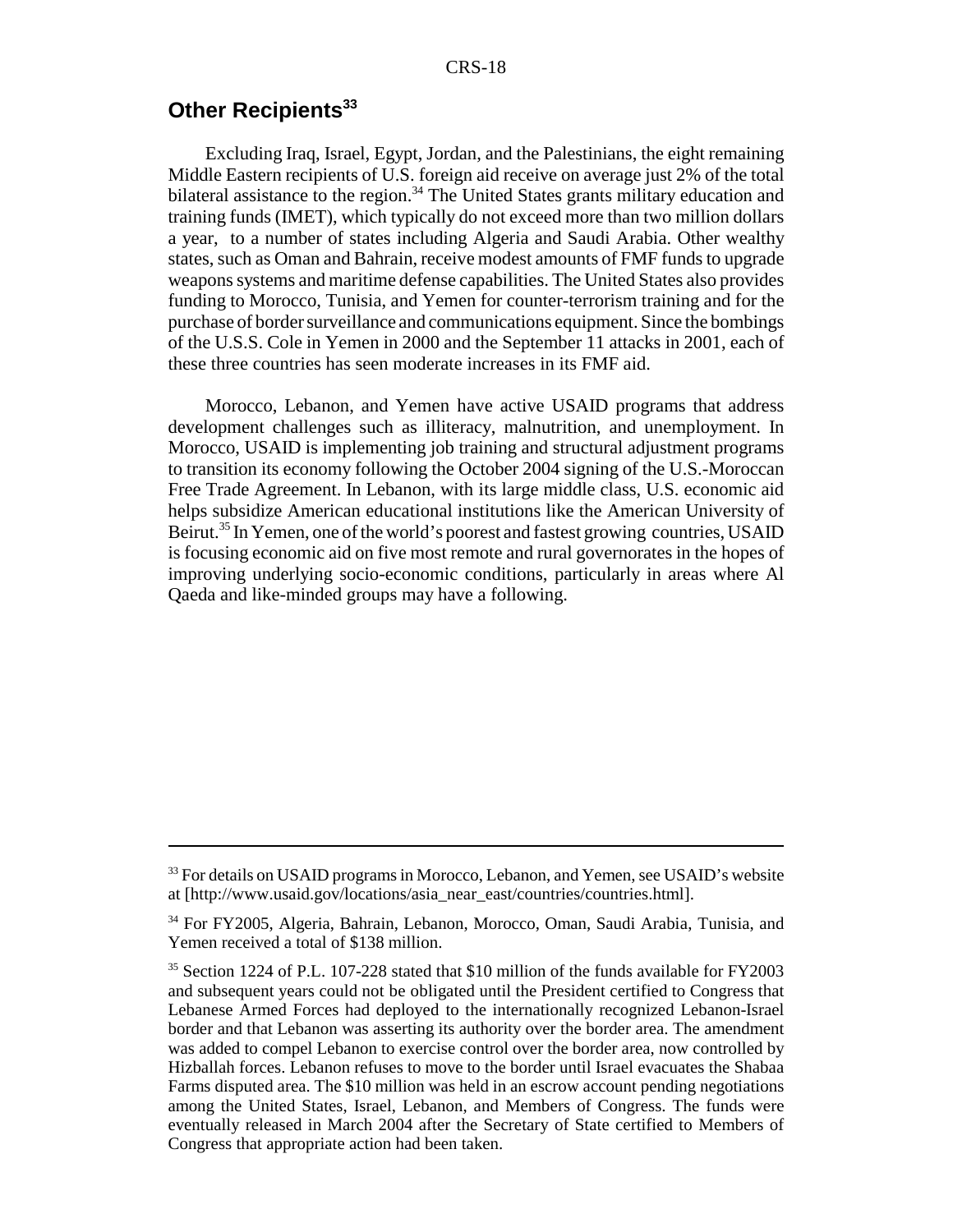#### **Table 9. Other Regional Recipients, FY2002-FY2007 Request**

(Regular & Supplemental Appropriations; Current Year \$ in millions)

| Country/<br><b>Account</b>            | <b>FY2002</b><br><b>Actual</b> | <b>FY2003</b><br><b>Actual</b> | <b>FY2004</b><br><b>Actual</b> | <b>FY2005</b><br><b>Actual</b> | <b>FY2006</b><br><b>Estimate</b> | <b>FY2007</b><br><b>Request</b> |
|---------------------------------------|--------------------------------|--------------------------------|--------------------------------|--------------------------------|----------------------------------|---------------------------------|
| <b>Algeria</b><br>(IMET)              | \$.067                         | \$.612                         | \$.722                         | \$.850                         | \$.743                           | \$.840                          |
| <b>Bahrain</b><br>Total               | \$28.895                       | \$90.448                       | \$25.250                       | \$19.498                       | \$16.237                         | \$16.390                        |
| <b>FMF</b>                            | \$28.500                       | \$90.000                       | \$24.682                       | \$18.848                       | \$15.593                         | \$15.750                        |
| <b>IMET</b>                           | \$.395                         | \$.448                         | \$.568                         | \$.650                         | \$.644                           | \$.640                          |
| Lebanon<br>Total                      | \$36.168                       | \$35.470                       | \$35.894                       | \$40.920                       | \$41.283                         | \$41.235                        |
| <b>ESF</b>                            | \$35.000                       | \$34.770                       | \$34.794                       | \$39.720                       | \$39.600                         | \$35.500                        |
| <b>FMF</b>                            |                                |                                |                                |                                | \$.990                           | \$4.800                         |
| DA                                    | \$.600                         |                                | \$.400                         | \$.500                         |                                  |                                 |
| <b>IMET</b>                           | \$.568                         | \$.700                         | \$.700                         | \$.700                         | \$.693                           | \$.935                          |
| <b>Morocco</b><br>Total               | \$10.307                       | \$13.119                       | \$17.337                       | \$42.843                       | \$33.338                         | \$37.875                        |
| <b>ESF</b>                            |                                |                                |                                | \$19.840                       | \$10.890                         | \$18.000                        |
| <b>FMF</b>                            | \$3.500                        | \$4.900                        | \$9.940                        | \$15.128                       | \$12.375                         | \$12.500                        |
| DA                                    | \$5.766                        | \$6.644                        | \$5.400                        | \$6.000                        | \$8.217                          | \$5.400                         |
| <b>IMET</b>                           | \$1.041                        | \$1.575                        | \$1.997                        | \$1.875                        | \$1.856                          | \$1.975                         |
| Oman<br>Total                         | \$25.481                       | \$81.567                       | \$25.675                       | \$20.940                       | \$14.949                         | \$15.135                        |
| <b>FMF</b>                            | \$25.000                       | \$81.000                       | \$24.850                       | \$19.840                       | \$13.860                         | \$14.00                         |
| <b>IMET</b>                           | \$.481                         | \$.567                         | \$.825                         | \$1.100                        | \$1.089                          | \$1.135                         |
| <b>Saudi</b><br>Arabia<br><b>IMET</b> | \$.024                         | \$.022                         | \$.024                         | \$.025                         | \$.024                           | \$.020                          |
| <b>Tunisia</b><br>Total               | \$4.513                        | \$6.400                        | \$11.726                       | \$11.795                       | \$10.271                         | \$10.475                        |
| <b>FMF</b>                            | \$3.500                        | \$4.900                        | \$9.827                        | \$9.920                        | \$8.415                          | \$8.500                         |
| <b>IMET</b>                           | \$1.013                        | \$1.500                        | \$1.899                        | \$1.875                        | \$1.856                          | \$1.975                         |
| Yemen<br>Total                        | \$28.488                       | \$14.436                       | \$27.228                       | \$25.900                       | \$17.424                         | \$21.585                        |
| <b>FMF</b>                            | \$20.000                       | \$1.900                        | \$14.910                       | \$9.920                        | \$8.415                          | \$8.500                         |
| DA                                    |                                | \$2.000                        |                                |                                |                                  |                                 |
| <b>ESF</b>                            | \$8.000                        | \$9.898                        | \$11.432                       | \$14.880                       | \$7.920                          | \$12.00                         |
| <b>IMET</b>                           | \$.488                         | \$.638                         | \$.886                         | \$1.100                        | \$1.089                          | \$1.085                         |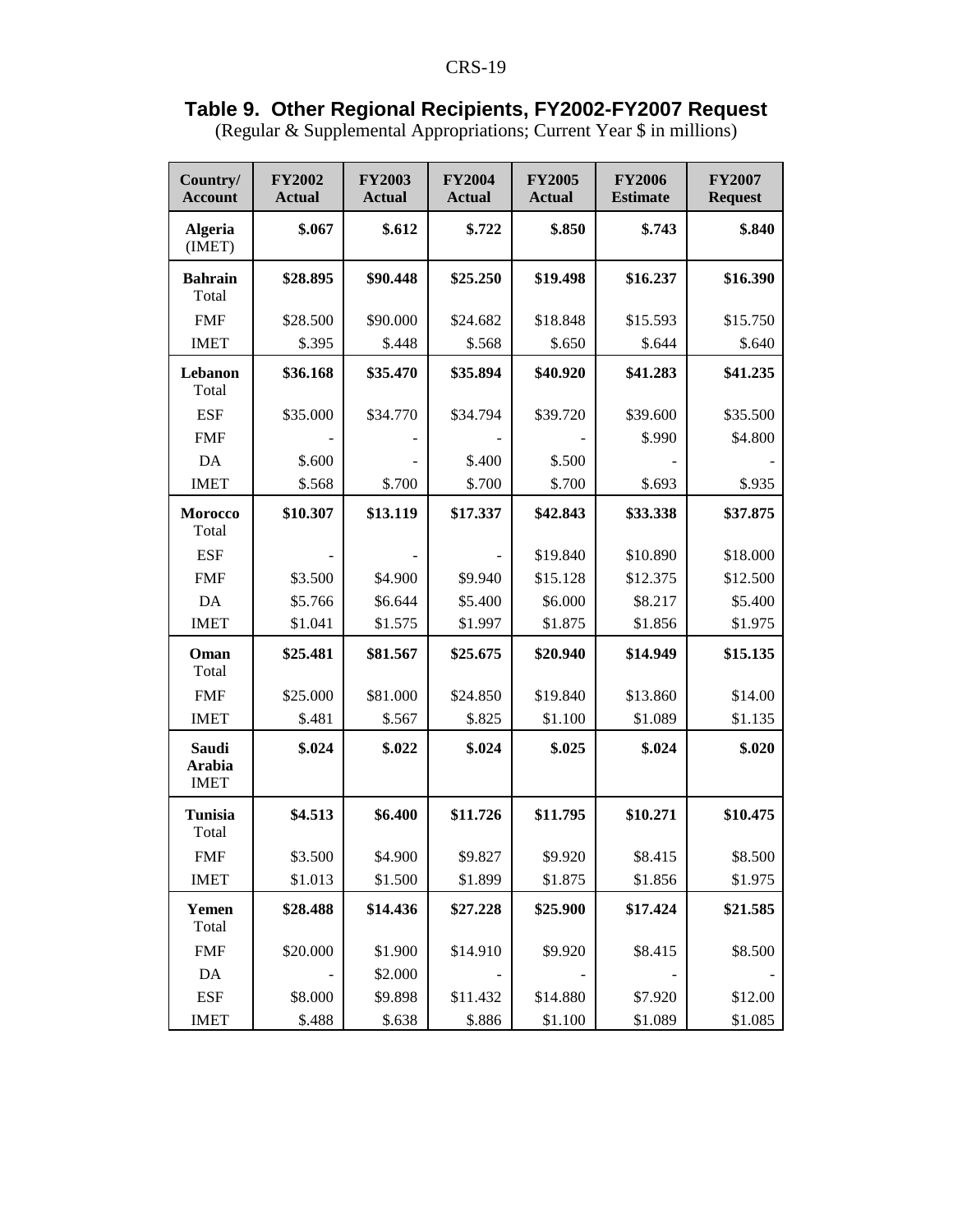### **Foreign Aid Issues**

### **Restrictions on Aid to the Palestinians<sup>36</sup>**

**Foreign Aid and a Hamas-Controlled Palestinian Authority.** With Hamas set to control the Palestinian legislature and many of the PA's ministries, the Bush Administration has taken steps to suspend the delivery of most economic assistance and may do so indefinitely should Hamas not respond to international demands to amend its covenant, which calls for Israel's destruction. Currently, policy makers are considering ways to support humanitarian assistance to the Palestinians by channeling aid through organizations like the United Nations. The United States annually provides between \$80 million and \$100 million in contributions to the UNRWA.

**Current Restrictions.** Annual Foreign Operations Appropriations measures include several limitations on funding for Palestinian organizations and institutions. Congressionally approved funds for the West Bank and Gaza Strip cannot be used for the Palestinian Authority (PA), unless the President submits a waiver to Congress citing that it is in the interest of national security. Nevertheless, some lawmakers are concerned that a lack of transparency and overall lack of governing authority in the West Bank and Gaza Strip could indirectly lead to U.S. funds being siphoned off for use by terrorist groups or for Palestinian uprising activities. A Palestinian audit in 1996 reportedly found that some 40% of the PA's budget had been wasted or misused.<sup>37</sup> In 2006, the Palestinian Attorney General Ahmed al-Moghani announced that \$700 million was stolen from the PA treasury and that arrest warrants had been issued for ten former officials who had fled the West Bank and Gaza Strip.

Some U.S. lawmakers are concerned that U.S. donations to the United Nations Refugee Works Administration (UNRWA), which has provided services to Palestinian refugees since 1948, could be used to support individuals who also are terrorists.38 In a 2002 letter to U.N. Secretary General Kofi Annan, Representative Tom Lantos reportedly wrote that, "it is difficult to escape the painful conclusion that UNRWA, directly or indirectly, is complicit in terrorism."39 The United States is the largest donor to UNRWA, providing a third of its annual budget.

USAID has taken several precautions to ensure that funds for Palestinian NGOs in the West Bank and Gaza Strip are not used to support terrorism. According to a USAID factsheet on aid to the Palestinians:

<sup>36</sup> For additional detail, see CRS Report RS22370, *U.S. Foreign Aid to the Palestinians*, by Jeremy M. Sharp.

<sup>37</sup> Judy Barsalou, "Missing the Mark: Foreign Aid to the Palestinians," *Middle East Policy*, Vol.X, No.4, Winter 2003.

<sup>&</sup>lt;sup>38</sup> On November 17, 2003, the General Accounting Office (GAO) released the results of its investigation of UNRWA. It found that UNRWA does not have an arrangement with authorities in the West Bank and Gaza to review local job applicants for UNRWA employment. See [http://www.gao.gov/docdblite/details.php?rptno=GAO-04-276R].

<sup>39 &</sup>quot;Lantos Call for Probe of UNRWA," *Ha'aretz*, May 22, 2002.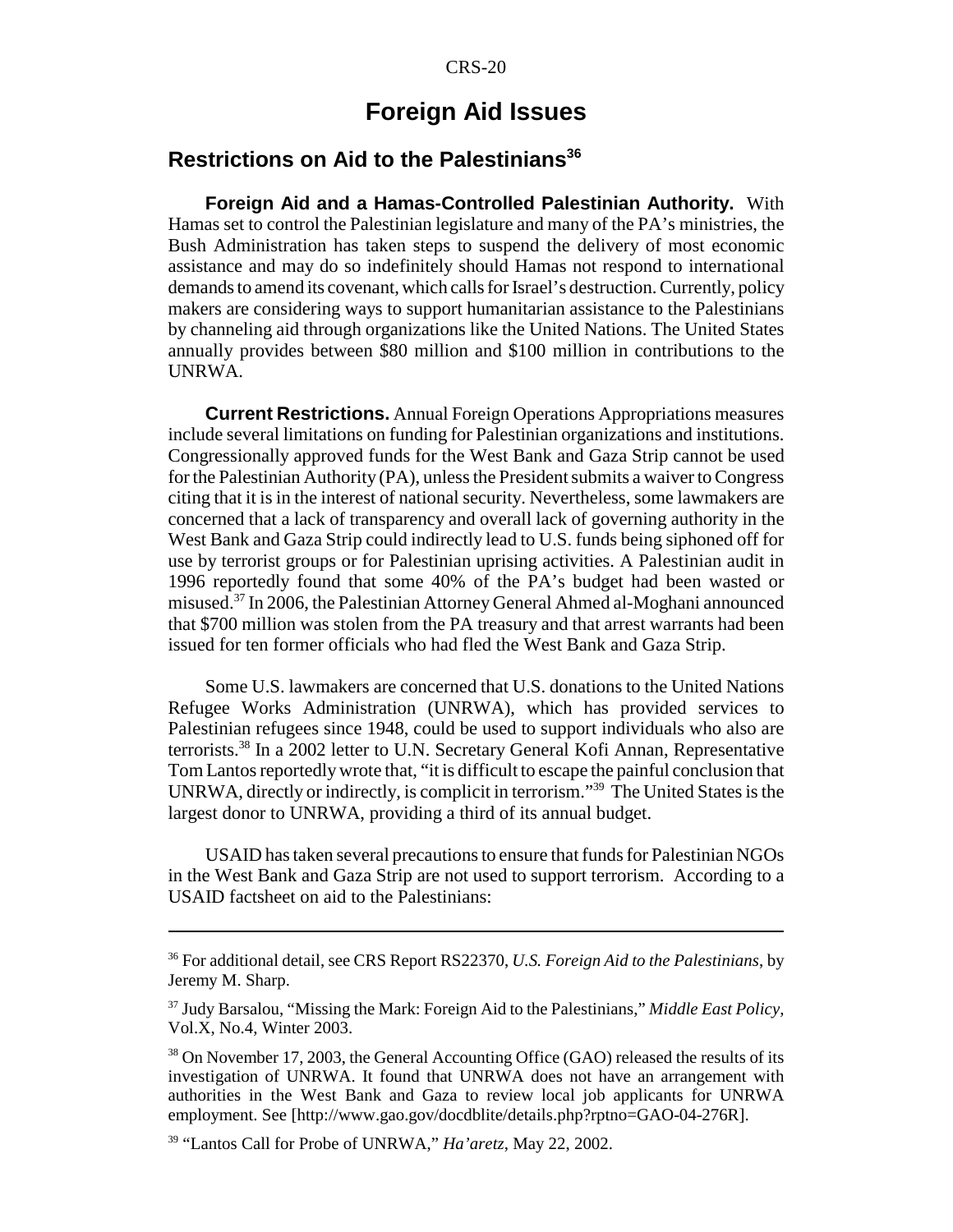#### CRS-21

U.S. law prohibits transactions with, and the provision of resources and support to, individuals and organizations associated with terrorism. USAID/WBG ensures compliance with this prohibition in several ways. First, before awarding any contract or grant to an organization, USAID/WBG reviews the list of designated individuals and organizations involved with terrorism, to ensure that the organization under consideration has not been so designated. Second, the U.S. Government reviews the organization and its key personnel for possible associations with terrorist organizations. Third, every contract and grant awarded by USAID includes a clause reminding the recipient of its legal obligation to comply with the prohibition stated above. These three measures offer a high degree of confidence that no USAID/WBG assistance is being provided to individuals or organizations involved in terrorism.40

The following restrictions on aid to the Palestinians are found in H.R. 3057 (P.L. 109-102), the FY2006 Foreign Operations Appropriations Act.

- No U.S. assistance to the Palestinian Broadcasting Corporation (PBC). Israel accuses the PBC of inciting violence against Israelis. The PBC was originally designed to be an independent corporation.
- No direct U.S. assistance to the Palestinian Authority unless the President submits a waiver to Congress citing that such assistance is in the interest of national security.
- No U.S. assistance to a future Palestinian state unless the Secretary of State certifies, among other things, that the leadership of the new state has been democratically elected, is committed to peaceful coexistence with Israel, and is taking appropriate measure to combat terrorism.
- All U.S. assistance to the West Bank and Gaza Strip must be audited on an annual basis to ensure that funds are not being diverted to terrorist groups.

**Use of Presidential Waiver for FY2005 Supplemental Funds.** The FY2005 Supplemental Appropriations Act (P.L. 109-13) does not include any direct financing for the Palestinian Authority. Conferees state that the President's waiver, which he exercised in December 2004 to provide such direct aid to the PA with FY2005 regular appropriations, does not extend to the supplemental funds. It appears, however, that the President could issue a new waiver based on existing authority (granted in the General Provisions of Division D of P.L. 108-447, the FY2005 Consolidated Appropriations Act). During earlier consideration of the FY2005 Supplemental bill (H.R. 1268), the House had prohibited use of any supplemental funds for direct aid to the PA. The Senate bill had not included such a restriction, although the Senate Appropriations Committee reminded the Administration that existing conditions on West Bank/Gaza aid and PA restrictions

<sup>&</sup>lt;sup>40</sup> "Frequently Asked Questions - USAID West Bank and Gaza Program," The United States Agency for International Development (USAID) website: [http://www.usaid.gov/wbg/ faq.htm#aa13].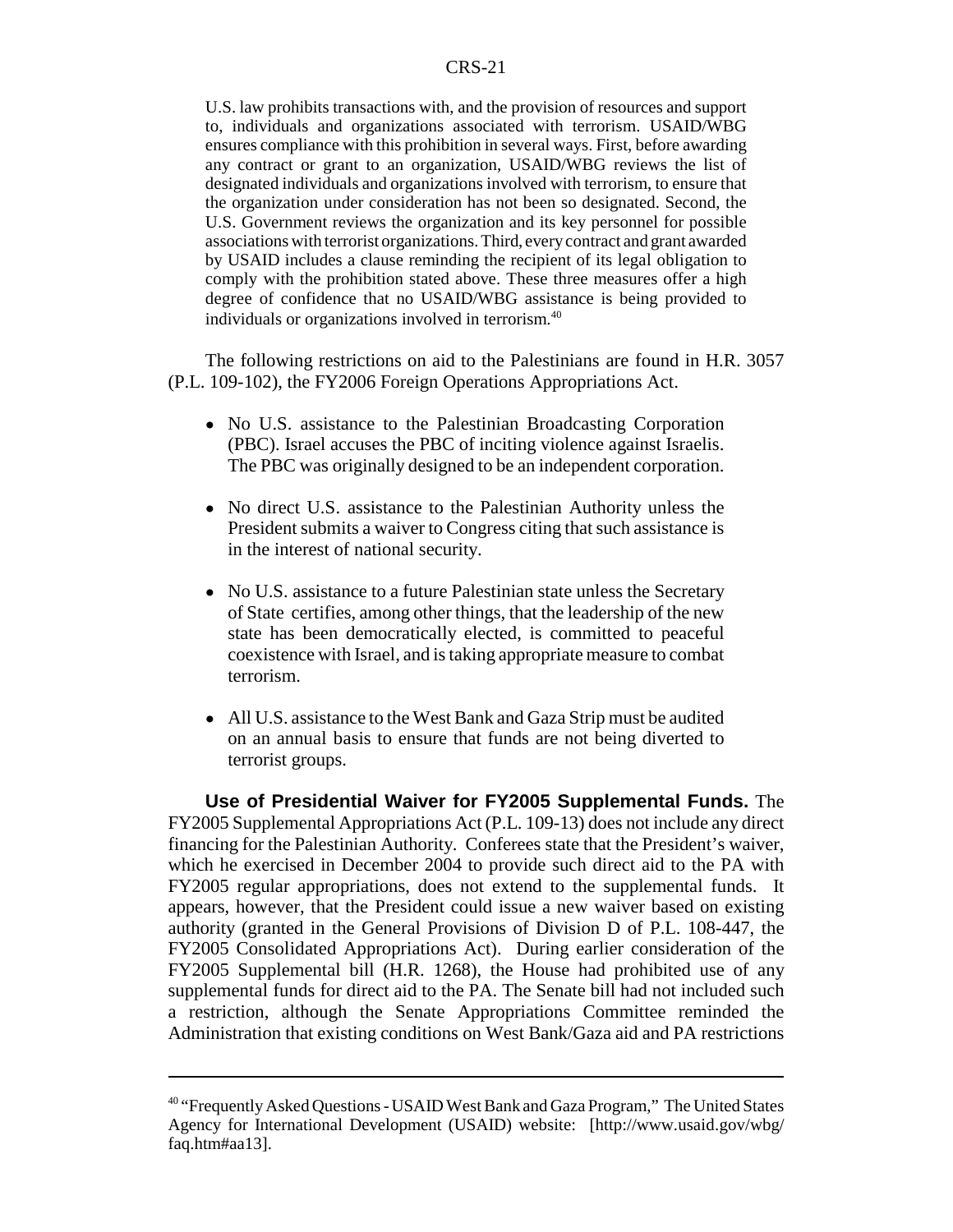included in the FY2005 Consolidated Appropriations Act (P.L. 108-447) would apply to supplemental funds as well. Unlike the House-passed measure, however, the Senate provision would have allowed the President to use the national security waiver authority provided in P.L. 108-447 for direct aid to the PA with supplemental funds if he made such a determination in the future. However, the Administration was unwilling to act against the apparent intent of the conferees, as the 2005 U.S. pledge of direct assistance to the PA came from unobligated FY2005 annual appropriations and not from FY2005 supplemental funds. After the Hamas 2006 legislative victory, the United States demanded that this assistance be returned.

### **Table 10. International Assistance to the Palestinian Authority for Calendar Years 2004 and 2005**

| <b>Country/Organization</b>                                                                                                                | 2004<br><b>Donations</b> | 2005<br><b>Donations</b> |
|--------------------------------------------------------------------------------------------------------------------------------------------|--------------------------|--------------------------|
| <b>World Bank Trust Fund</b><br>(includes contributions)<br>from the EU, Norway,<br>Canada, UK, Japan,<br>Australia, Korea, and<br>France) | \$118                    | \$132                    |
| Saudi Arabia                                                                                                                               | \$77                     | \$46                     |
| World Bank (ESSP)                                                                                                                          | \$67                     | \$26                     |
| European Union                                                                                                                             | \$50                     |                          |
| United States <sup>a</sup>                                                                                                                 | \$20                     |                          |
| Kuwait                                                                                                                                     |                          | \$40                     |
| Algeria                                                                                                                                    |                          | \$104                    |
| Libya                                                                                                                                      | \$14                     |                          |
| Qatar                                                                                                                                      |                          | \$11                     |
| Egypt                                                                                                                                      | \$3                      | \$1                      |
| Tunisia                                                                                                                                    | \$2                      |                          |
| Oman                                                                                                                                       |                          | \$1                      |
| Other                                                                                                                                      | \$2                      | \$2                      |
| Total                                                                                                                                      | \$353<br>million         | \$363<br>million         |

(\$ in millions)

**Sources:** World Bank, IMF, and PA Ministry of Finance.

a. The United States had pledged \$50 million in direct assistance in 2005 but withdrew its funding after the 2006 Hamas electoral victory.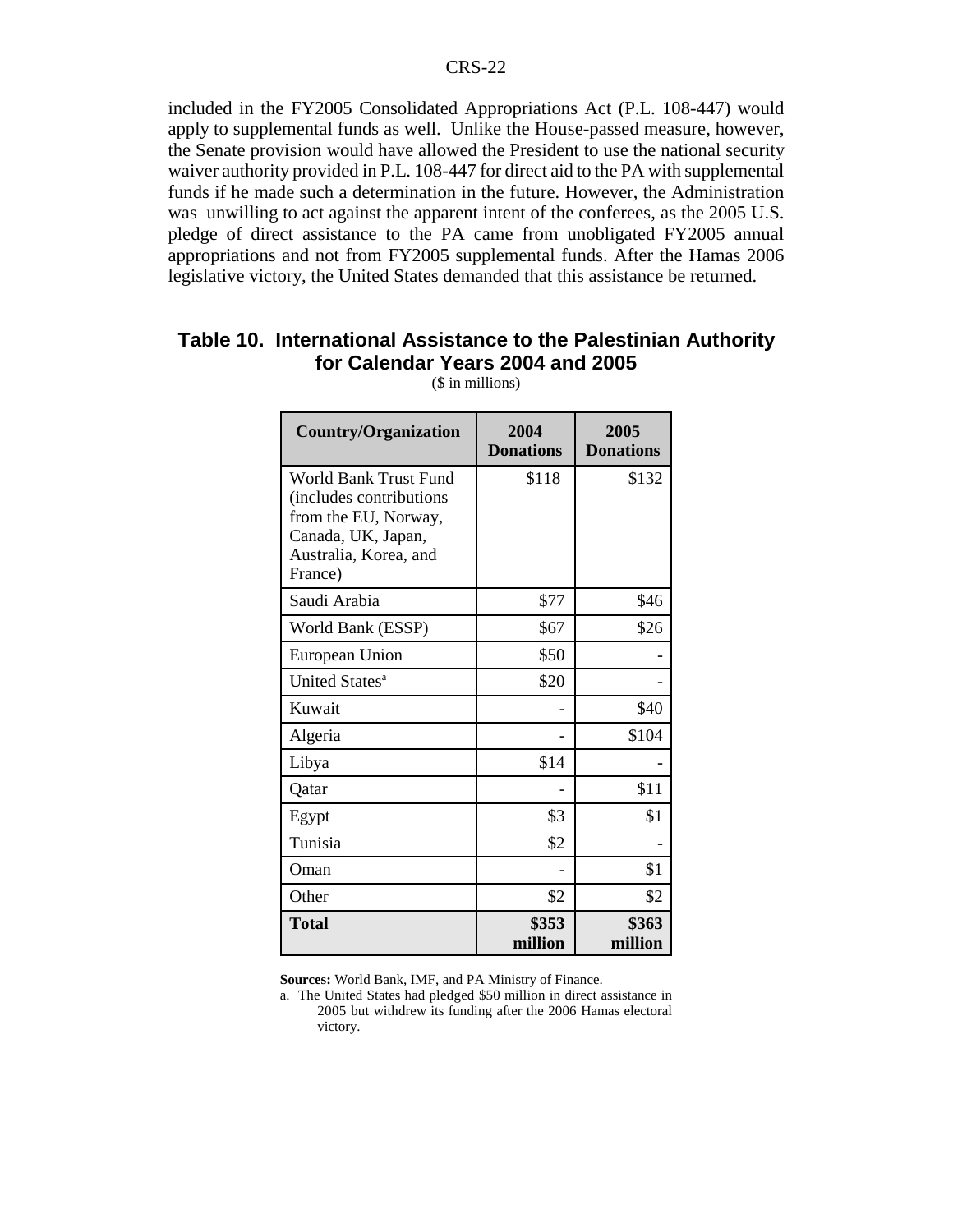#### **State Sponsors of Terrorism**

Under the terms of the Export Administration Act of 1979 (P.L. 96-72; 50 U.S.C. app. 2405(j)(as amended)), countries listed by the Secretary of State as "statesponsors of terrorism"are prohibited from receiving foreign aid. In the Middle East, Iran, Libya, and Syria have long been designated as sponsors of terrorism, though there is some speculation that Libya may be removed from the list in the future. On October 7, 2004, Iraq was officially removed from the terrorism list, though a Presidential Directive issued in May of 2003 had already lifted most restrictions. Congress authorized the President to waive application of the terrorism-related sanctions and other restrictions against Iraq in the Emergency Wartime Supplemental Act, 2003 (P.L. 108-11). Iraq had been listed as a "state-sponsor of terrorism"from 1979-1982 and then again from 1990-2004. Iran, Iraq, Libya, and Syria were all recipients of U.S. military and economic aid at one time or another in the distant past.

### **The Response to 9/11: U.S. Assistance to Promote Development, Democracy, and Reform in the Middle East**

**The 9/11 Commission Report.** After the September 11, 2001 terrorist attacks, foreign aid to the Middle East was no longer seen as exclusively serving regional security needs, but became part of an evolving U.S. national security strategy in the war on terror. Although most experts agree that the underlying causes of Islamic radicalism in the region are complex, many U.S. officials believe that foreign aid used to promote economic development, educational reform, and democratization can help eliminate terrorist breeding grounds. The 9/11 Commission Report reiterated the importance of formulating policies that seek to expand opportunities, particularly for young people in the Arab world and Muslim-majority countries. According to the report, "A comprehensive U.S. strategy to counter terrorism should include economic policies that encourage development, more open societies, and opportunities for people to improve the lives of their families and to enhance prospects for their children's future."<sup>41</sup> Since 2001, several new Administration initiatives have been designed to promote development, democracy, and reform in the Middle East and in countries with significant Muslim populations. Congress also has proposed legislation in response to the 9/11 Commission recommendations.

**Legislative Response to the 9/11 Commission Recommendations.** P.L. 108-458, the National Intelligence Reform Act of 2004, authorized the Secretary of State to conduct a pilot program to make grants to American-sponsored elementary and secondary schools in predominantly Muslim countries for the purpose of providing scholarships to students from lower-and middle-income families of such countries to attend such schools.

**The Broader Middle East and North Africa Initiative.** On June 8, 2004, at the G-8 Summit meeting in Sea Island, Georgia, U.S., European, and Arab officials unveiled the "Broader Middle East & North Africa Initiative," a multilateral

<sup>41</sup> See "An Agenda of Opportunity," *The 9/11 Commission Report*, section 12.3, p. 379.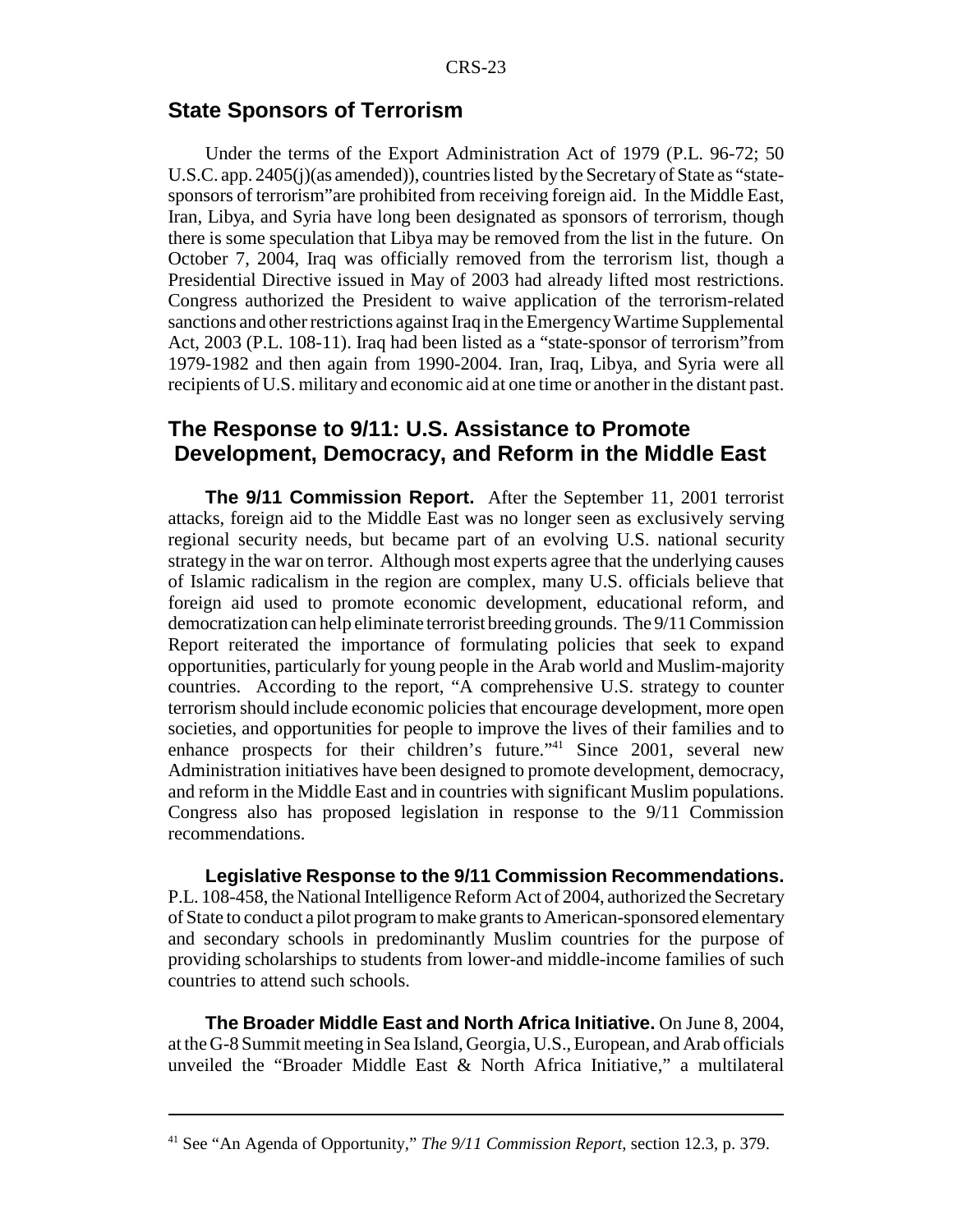development and reform plan reportedly aimed at fostering economic and political liberalization in a wide geographic area of Arab and non-Arab Muslim countries.<sup>42</sup> The initiative builds on a November 2003 speech by President Bush and follows earlier Administration pledges to help spread democracy in Iraq and in other Arab countries. On December 11, 2004, BMENA members convened in Rabat, Morocco for a ministerial level follow-up meeting to the G-8 Summit, in which specific components of the BMENA initiative were outlined. The United States has pledged \$15 million over two years to help fund a BMENA program, and it is unclear what additional resources other G-8 countries will devote to the initiative.

**The Middle East Partnership Initiative.** On December 12, 2002, Secretary of State Colin Powell announced the creation of The Middle East Partnership Initiative (MEPI), a program to encourage reforms in Arab countries by strengthening Arab civil society, encouraging micro-enterprise, expanding political participation, and promoting women's rights.<sup>43</sup> MEPI represents an attempt to take a more thematic approach to foreign aid in the Middle East by stressing its reform elements. Although funding for MEPI represents only a small portion of total aid to the region (2%), some U.S. officials stress that MEPI represents a philosophical commitment to ensure that future U.S. economic aid encourages social, political, and economic reforms in Arab countries. Some observers assert that if the MEPI reform agenda were applied broadly to Middle East development projects, it might produce difficulties or unforeseen consequences.

#### **Table 11. Middle East Partnership Initiative Appropriations, FY2002-FY2007 Request**

| <b>FY2002</b> | <b>FY2003</b> | <b>FY2004</b>          | <b>FY2005</b> | <b>FY2006</b>   | <b>FY2007</b>  |
|---------------|---------------|------------------------|---------------|-----------------|----------------|
| <b>Actual</b> | <b>Actual</b> | <b>Actual</b>          | <b>Actual</b> | <b>Estimate</b> | <b>Request</b> |
| \$29.000      | \$90.000      | $$89.469$ <sup>a</sup> | \$74.400      | \$99.000        | \$120.000      |

(Regular & Supplemental Appropriations; Current Year \$ in millions)

a. The FY2004 Iraq Reconstruction Relief Funds Supplemental (P.L. 108-106) specifies that \$30 million in Iraq reconstruction funds may be transferred to MEPI for FY2004.

Congress also provides democracy-promotion funds to the State Department and non-governmental organizations for programs in countries with significant Muslim populations. In FY2006, the National Endowment for Democracy's Muslim Democracy Program and the State Department's Human Rights and Democracy Fund will receive \$3 million and \$12 million respectively. The FY2006 Foreign Appropriations Act specifies that \$6.5 million may be used for grants to educational, humanitarian, and non-governmental organizations and individuals inside Iran and Syria to support the advancement of democracy and human rights. The Administration's FY2006 supplemental budget request seeks \$75 million for

<sup>42</sup> See CRS Report RS22053, *The Broader Middle East and North Africa Initiative: An Overview*, by Jeremy M. Sharp.

<sup>43</sup> See CRS Report RS21457, *The Middle East Partnership Initiative: An Overview*, by Jeremy M. Sharp.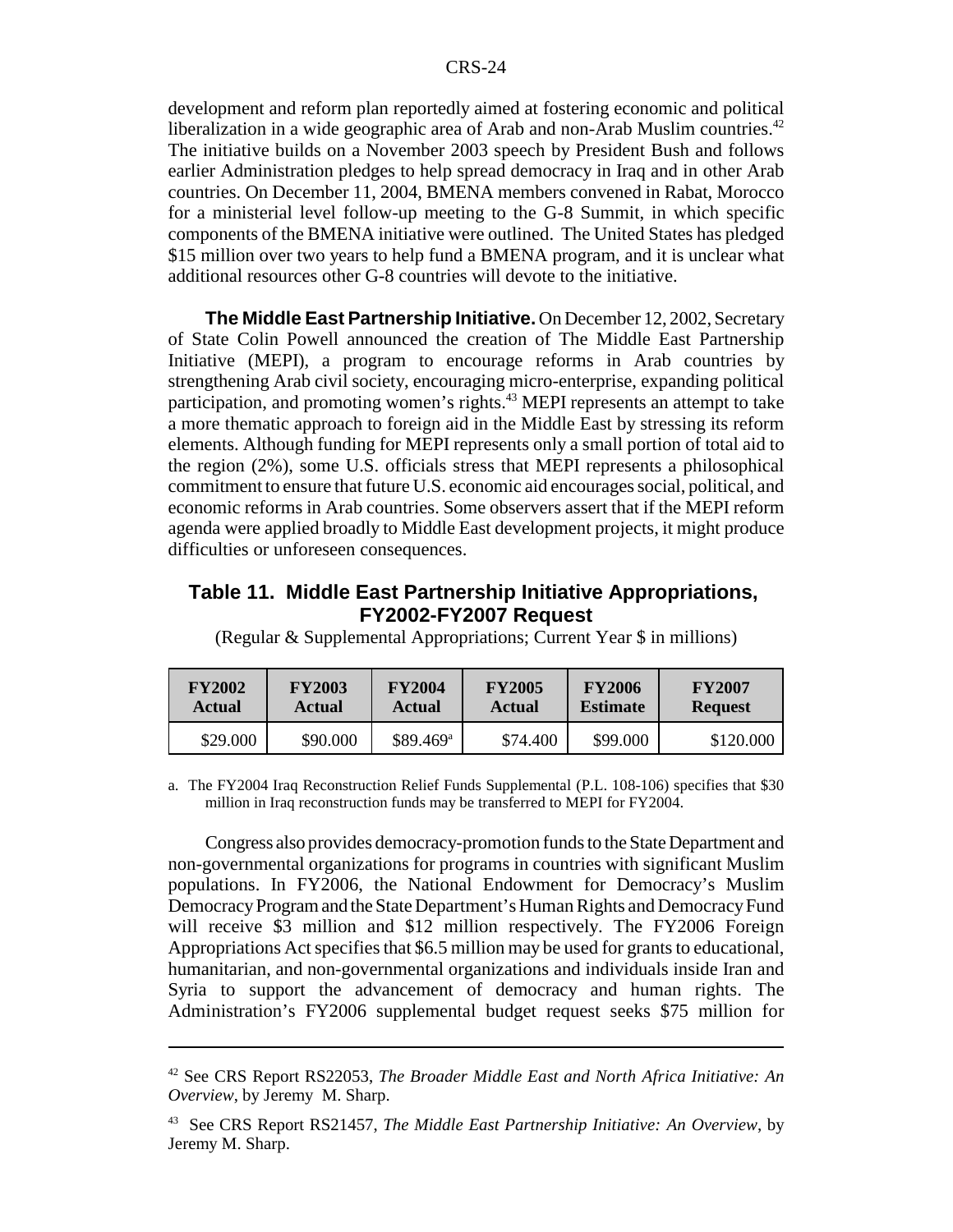international broadcasting, democracy promotion, and other public diplomacy activities to support dissidents inside Iran.

### **Foreign Aid to Promote Human Rights**

Congress at times may use foreign aid appropriations legislation as a vehicle to protest human rights violations in some countries of the Middle East.<sup>44</sup> Saad al-Din Ibrahim is an Egyptian professor and a critic of the Egyptian government's human rights and democracy record who also holds U.S. citizenship. In 2001, he was arrested for defaming Egypt by describing discrimination against Coptic Christians, and for not reporting a donation from the European Union for a voter education project. Ibrahim was acquitted by an Egyptian court in March 2003. In response to Ibrahim's detention, U.S. lawmakers inserted language into the FY2004 Consolidated Appropriations Act (P.L. 108-199) specifying that \$1 million in ESF be made available to support civil society organizations working for democracy in Egypt, including Ibrahim's organization, the Ibn Khaldun Center for Development.

### Altering U.S. Assistance to Egypt<sup>45</sup>

Some lawmakers believe that U.S. assistance to Egypt has not been effective in promoting political and economic reform and that foreign assistance agreements must be renegotiated to include benchmarks that Egypt must meet to continue to qualify for U.S. foreign aid. Others have periodically called for restrictions on U.S. aid to Egypt on the grounds that Egypt indirectly supports Palestinian terrorism, suppresses its own population, including minority Christians, and continues to allow Egyptian state-owned media outlets to publish unsubstantiated conspiracy theories regarding Israel and the Jewish people.

The Administration and Egyptian government assert that reducing Egypt's military aid would undercut peace between Israel and Egypt. Overall, many U.S. observers believe that U.S. support for Egypt stabilizes the region and extends U.S. influence in the most populous Arab country.<sup>46</sup> Supporters of continued U.S. assistance note that Egypt helps train Iraqi and Palestinian security forces, cooperates with the U.S. military, provides access and facilities to U.S. forces in the Middle East, and is helping patrol the Egyptian-Gaza border after Israel's 2005 withdrawal from the Gaza Strip.

For years, Congress has specified in annual foreign operations appropriations legislation that ESF funds to Egypt are provided with the understanding that Egypt undertake certain economic reforms and liberalize its economy. USAID believes that its programs have helped contribute to Egypt's economic growth and macroeconomic stability. Others note that Egypt still has a bloated public sector, and assert that U.S.

<sup>44</sup> Critics of U.S. Middle East Policy accuse the United States of supporting autocratic governments that frequently commit human rights violations.

<sup>45</sup> See CRS Report RL33003, *Egypt: Background and U.S Relations*, by Jeremy M. Sharp.

<sup>46 &</sup>quot;Aid to Egypt: Why the Current Mix Works," *MEI Perspective*, Remarks by Ambassador Edward S. Walker Jr., the Middle East Institute, March 8, 2002.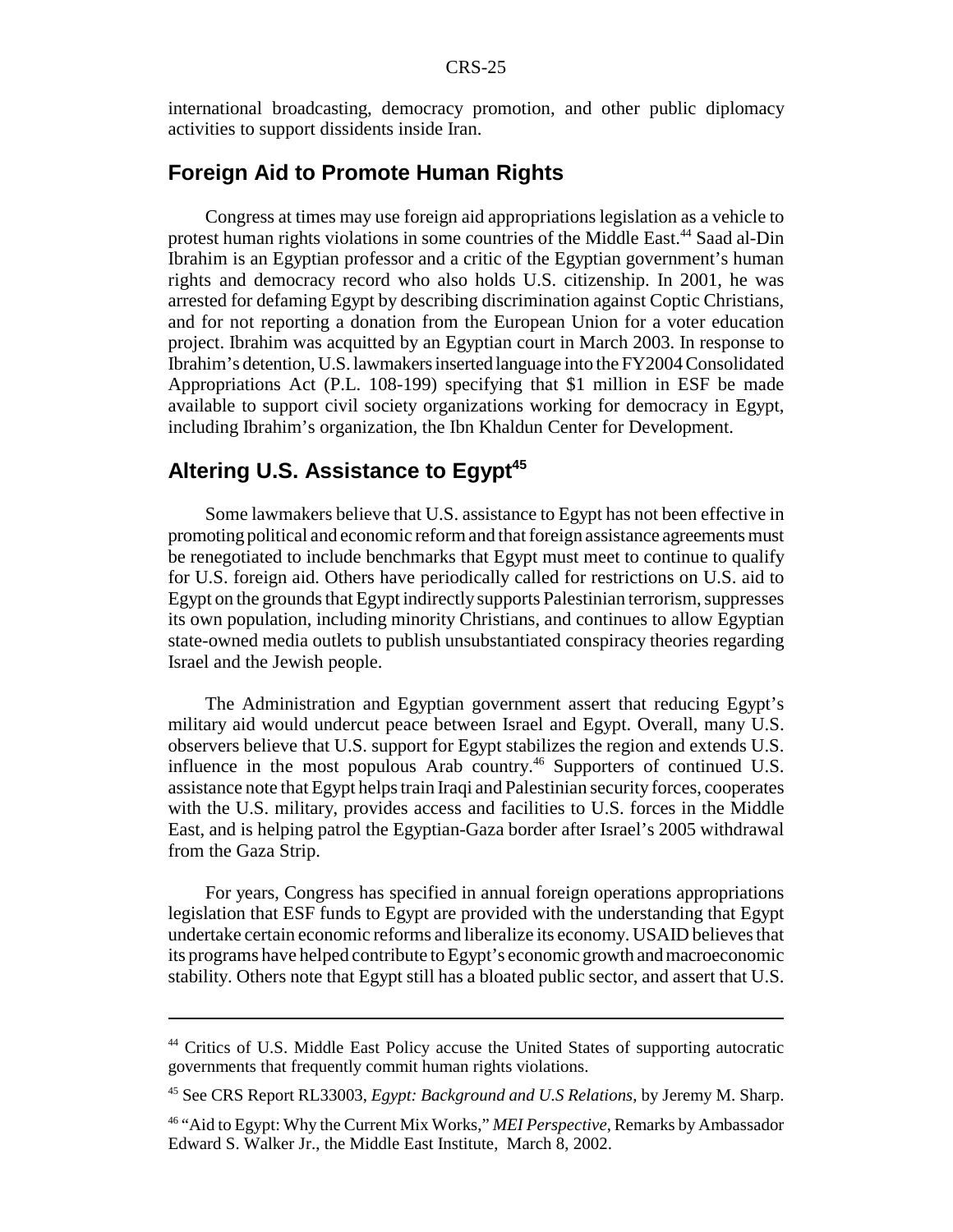economic aid mainly helps subsidize Egypt's social welfare and education budget. U.S. policymakers have repeatedly suggested that trade with and investment in Egypt may be as effective as aid in reforming the Egyptian economy. In 1994, then Vice President Al Gore and Egyptian President Hosni Mubarak launched the United States-Egyptian Partnership for Economic Growth and Development, a council of private and public sector officials dedicated to enhancing trade between the two countries. The United States has withheld announcing its intention to launch U.S.- Egyptian free trade negotiations. Some have speculated that this has been in response to the December 2005 prosecution of Ayman Nour, the runner-up in the 2005 presidential election.

**Legislative Proposals and Congressional Action on Aid to Egypt.** An amendment offered on July 15, 2004, to the House FY2005 foreign operations bill (H.R. 4818) would have reduced U.S. military aid to Egypt by \$570 million and increased economic aid by the same amount, but the amendment failed by a vote of 131 to 287. An amendment offered on June 28, 2005, to the House FY2006 foreign operations bill (H.R. 3057) would have reduced U.S. military aid to Egypt by \$750 million and would have transferred that amount to child survival and health programs managed by USAID. The amendment failed by a recorded vote of 87 to 326.

The FY2005 Consolidated Appropriations Act (P.L. 108-447) stipulates that U.S. funds for democracy and governance activities in Egypt are no longer subject to the prior approval of the Egyptian government. At this point, it is unclear how this provision will affect USAID programming in Egypt. USAID completed a \$32 million NGO Service Center in order to facilitate the growth of independent, nongovernmental organizations in Egypt.

H.R. 2601, the FY2006/FY2007 House Foreign Relations Authorization bill, would reduce U.S. military assistance to Egypt by \$40 million for each of the next three fiscal years, while using the funds to promote economic changes, fight poverty, and improve education in Egypt. There is no comparable provision in the Senate's Foreign Relations Authorization bill (S. 600).

The conference report (H.Rept. 109-265) on H.R. 3057, the FY2006 Foreign Operations Appropriations Bill, fulfills the entire request for Egypt (\$495 million in ESF, \$1.43 billion in FMF); however, it designates \$100 million in economic aid for USAID education and democracy and governance programming and conditions another \$227.6 million on Egypt's meeting economic reform benchmarks set out in a March 2005 memorandum of understanding between the United States and Egypt. In addition, conferees stated that "not less than 50 percent of the funds for democracy, governance and human rights be provided through non-governmental organizations for the purpose of strengthening Egyptian civil society organizations, enhancing their participation in the political process and their ability to promote and monitor human rights." Conferees did not include a Senate provision conditioning U.S. assistance to Egypt on the construction of an FM transmitter tower for Radio Sawa.